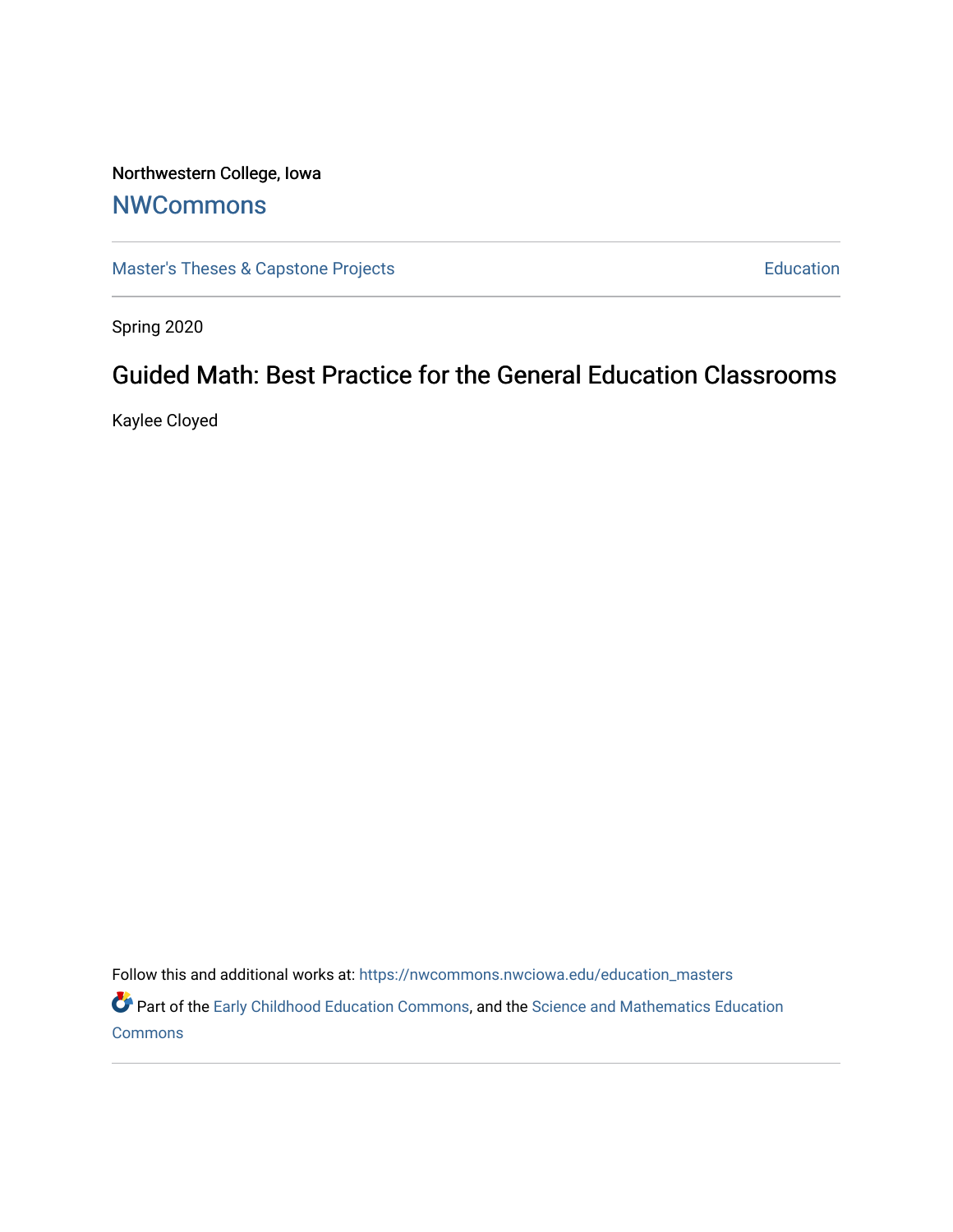## Guided Math: Best Practice for the General Education Classrooms

Kaylee Cloyed

Northwestern College

April 2019

A Literature Review Presented

In Partial Fulfillment of the Requirements

For the Degree of Master of Education

April 19, 2020

Dr. Daniela Syed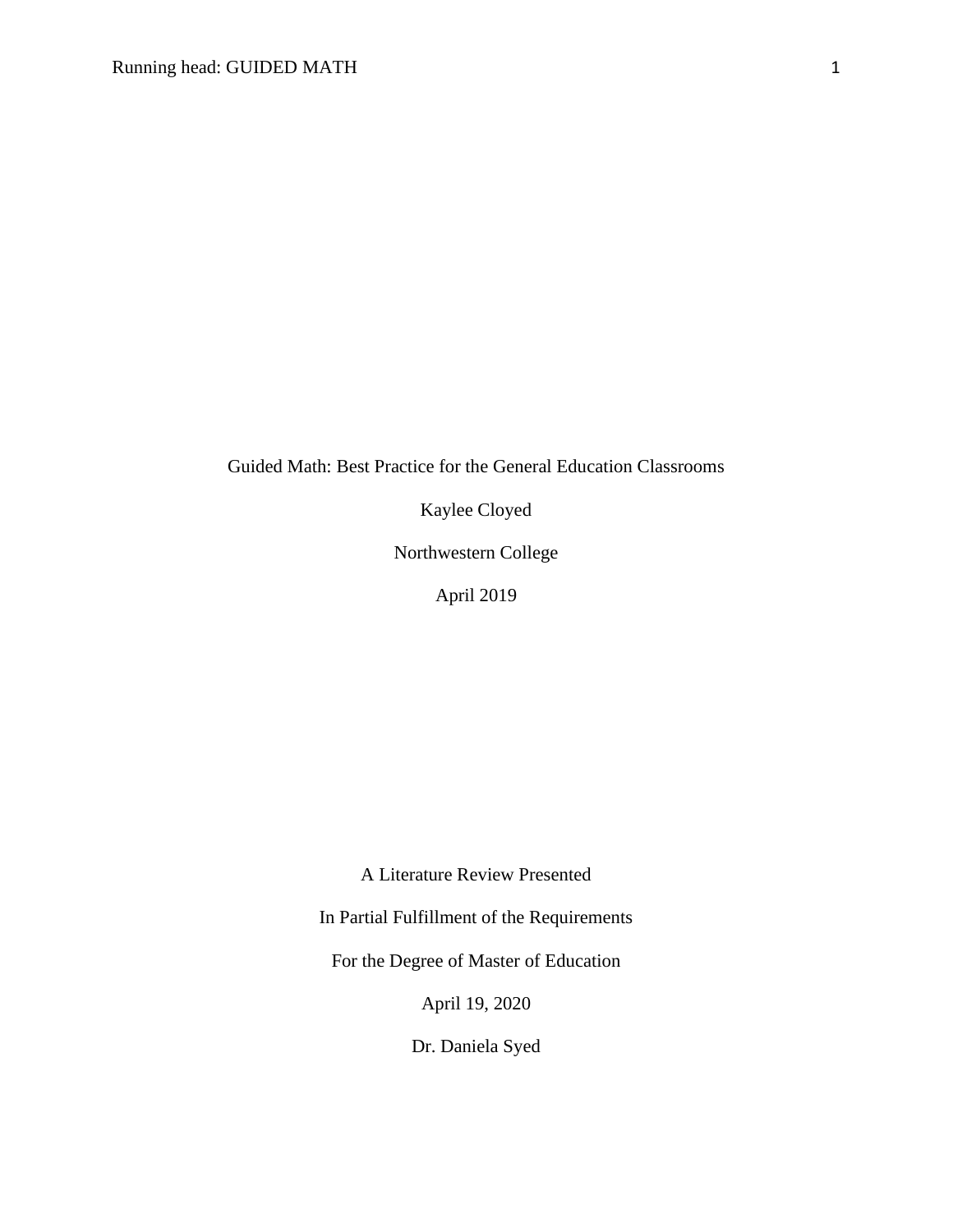## Table of Contents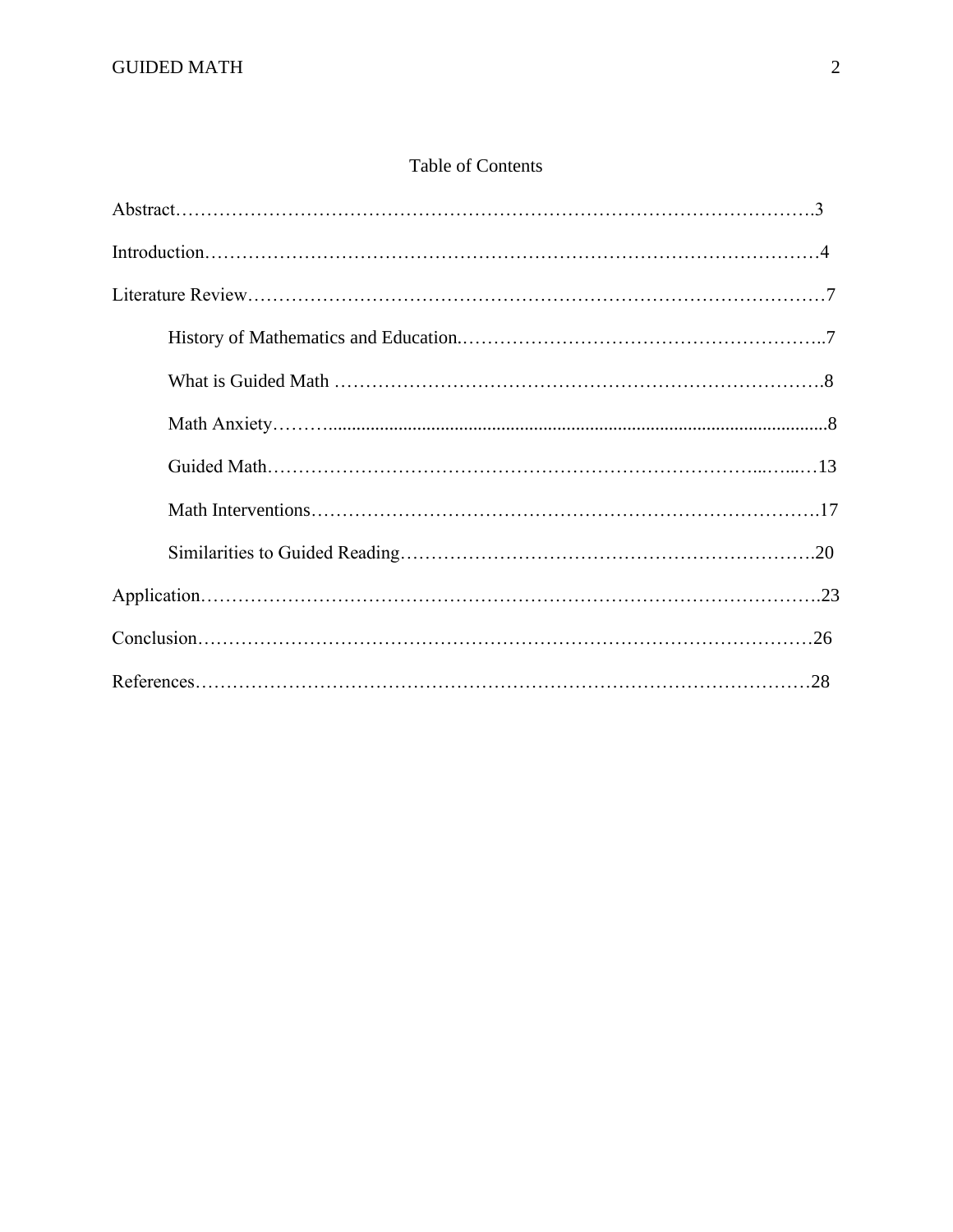#### Abstract

Flexible small grouping and Guided Math is becoming widely used in elementary mathematics instruction around the world. However, there are some different viewpoints on whether or not this is the most effective math instruction for students and teachers. Research proves that being successful in math is important in order for students to be successful later in life at their careers. Since mathematics is so important for a successful life, many teachers and researchers are studying new intervention strategies to help students be successful in math. This literature review will contain peer reviewed, scholarly journals researching the history of education, math anxiety, the Guided Math Approach, math interventions, and the similarities to Guided Reading. The results of the studies throughout this literature review revealed that the Guided Math Approach is effective for improving math achievement scores and will help students gain confidence in mathematics.

### *Key Words: flexible small groups, guided math, guided reading*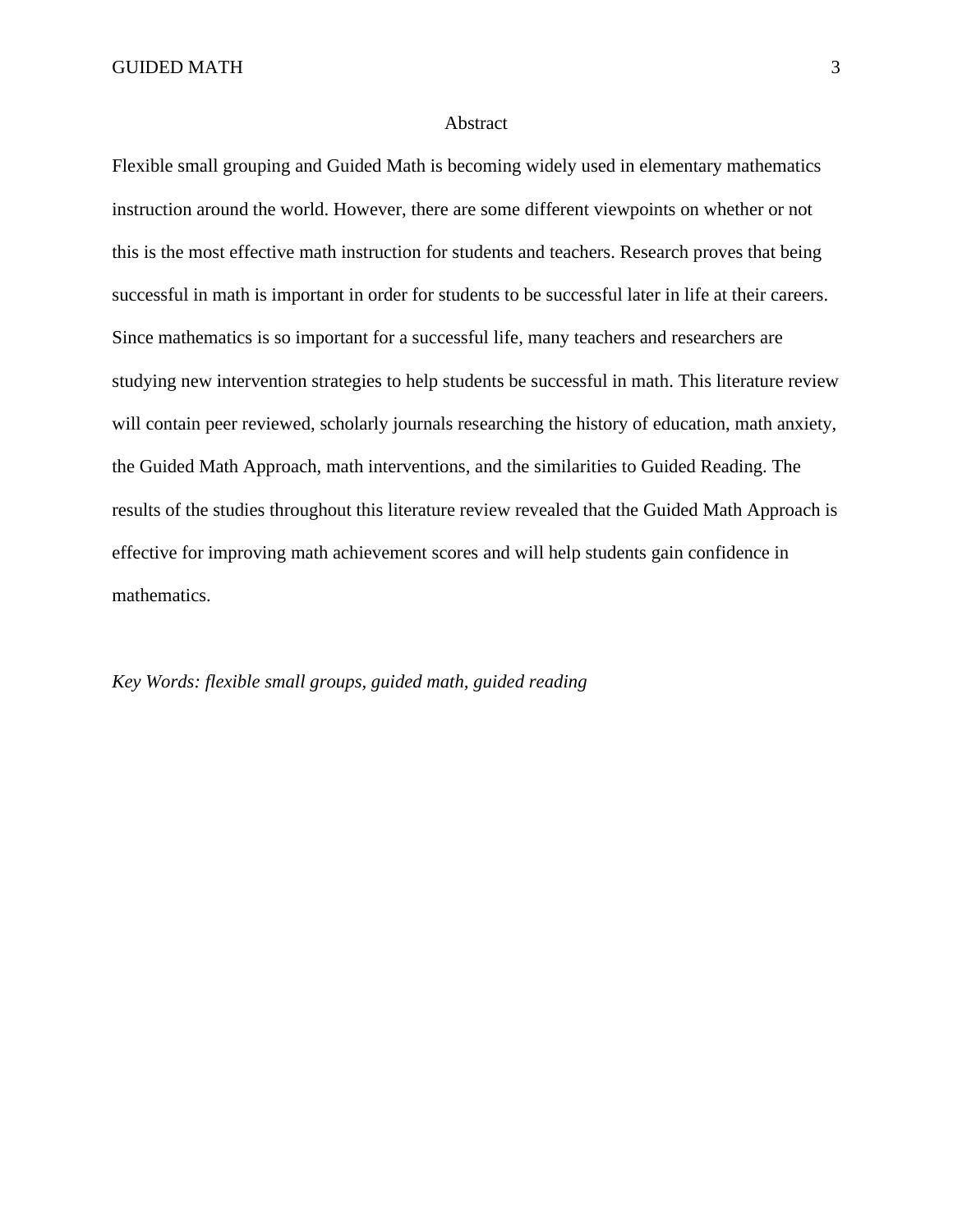Guided Math: Best Practice for the General Education Classrooms

Math is a subject that many students seem to hate or struggle in at school. Due to this, many educators have tried to implement new curriculum or intervention strategies to improve students' achievement scores and perception of mathematics (Multu, 2019). Many researchers have found that many students when it comes to the subject of math have anxiety and many teachers have anxiety when it comes to teaching mathematics to students. According to Picha (2018), nearly fifty percent of Americans suffer from math anxiety. This is a major problem when having good math skills is important for a successful life in the working world. According to LiveScience (2013), about eighty-six percent of all jobs require good math skills. This issue has caused many researchers and teachers to begin researching ways to help students be successful when it comes to math. Many companies have invented math programs that are engaging for children or new curriculum to help teachers. Schools have also implemented new math clubs, early interventions for struggling students, and new programs to help teachers be more confident in what they are teaching.

Guided math or flexible small grouping is one strategy or intervention that educators are using to try to decrease math anxiety and increase math achievement scores. Guided math is very similar to guided reading in many different ways. In guided math students take the end of the chapter test or a pre-test before any teaching is done whether in a whole group setting or small group setting. Based on the students' test scores they are grouped into small groups with students who have similar abilities. The small group may change daily, weekly, or monthly based on the different skills being taught throughout the curriculum. For each lesson the teacher would teach for about fifteen minutes in a whole group setting. After the lesson is taught students will work on different skills around the room. While students are working around the room the teacher will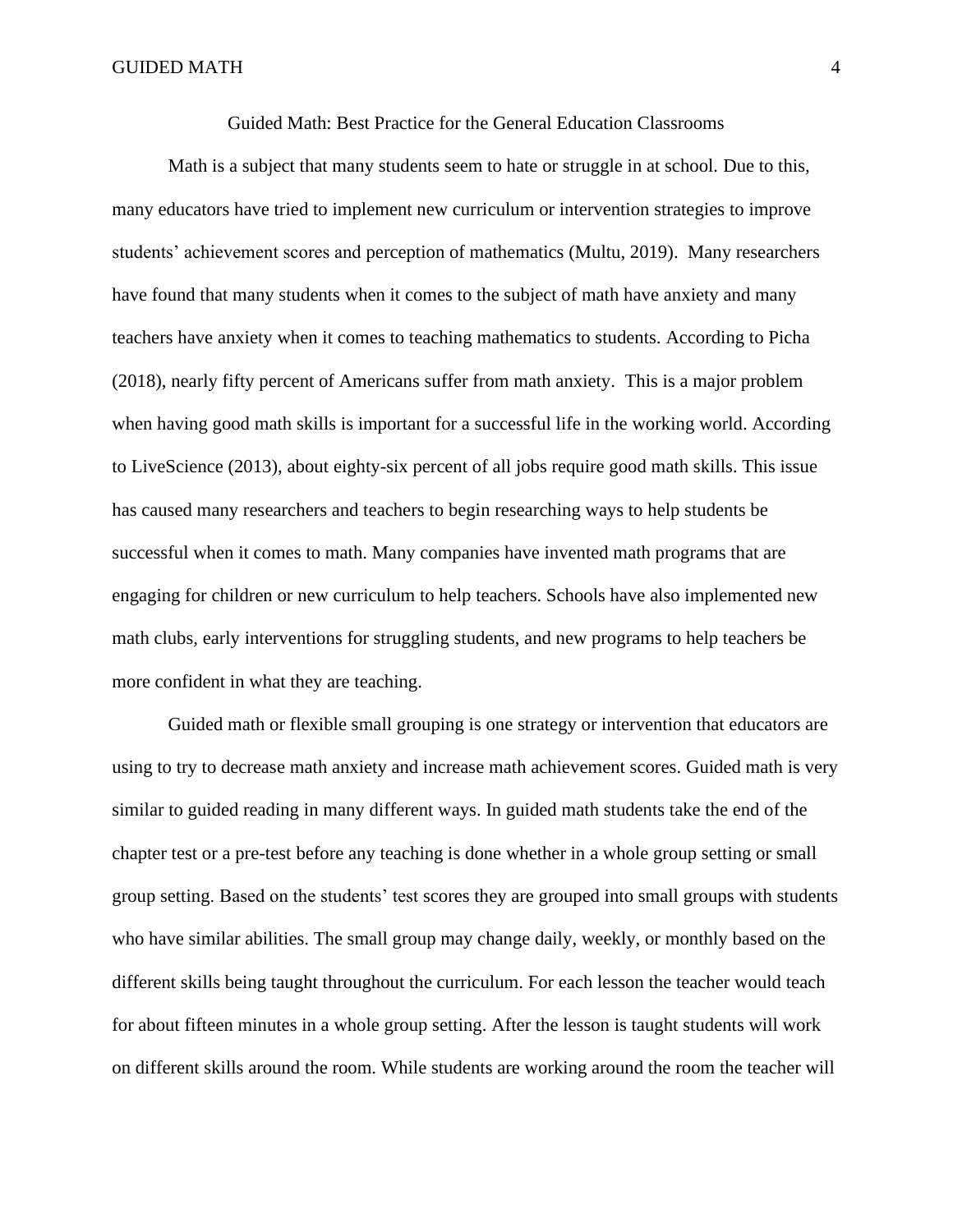pull back different groups to provide enrichment or intervention on the skill being taught. Pulling students back in small groups allows the teacher to differentiate lessons and activities to the students' level. At the end of each lesson the teacher will give the students a formative assessment to collect data (Benders & Craft, 2016).

Flexible small grouping or guided math allows teachers to have the opportunity to focus student needs and efficiently manage teaching time (Benders & Craft, 2016). Before pulling back small groups teachers will need to provide whole group instruction. During this time, teachers will introduce new skills. After the whole group instruction students will working at different stations. The stations will last from 10 minutes to 15 minutes. One of the stations would be "meet with the teacher". During these stations the teacher will work with a small group of students reteaching past skills or focusing on the new skill taught. After the teacher has met with every group and students have worked at each station then everyone will come back for whole group instruction (Benders & Craft, 2016).

Studying guided math and its results in the classroom could provide structure to be able to meet the needs. There are many reasons why guided math enhances teachers' ability to differentiate instruction to reach the needs of students (Benders & Craft, 2016). The first reason is that it allows teachers to improve the effectiveness of their instruction (McKeen, 2019). Another second reason guided math ensures that students are working with classmates that with similar abilities (McKeen, 2019).

McKeen (2019) states that a huge challenge in the education system with school being non-segregated or non-tracked is teachers being able to adequately meet the needs of the diverse student population in the classroom. Over the years, researchers have completed studies researching the affect guided math has on decreasing math anxiety and increasing math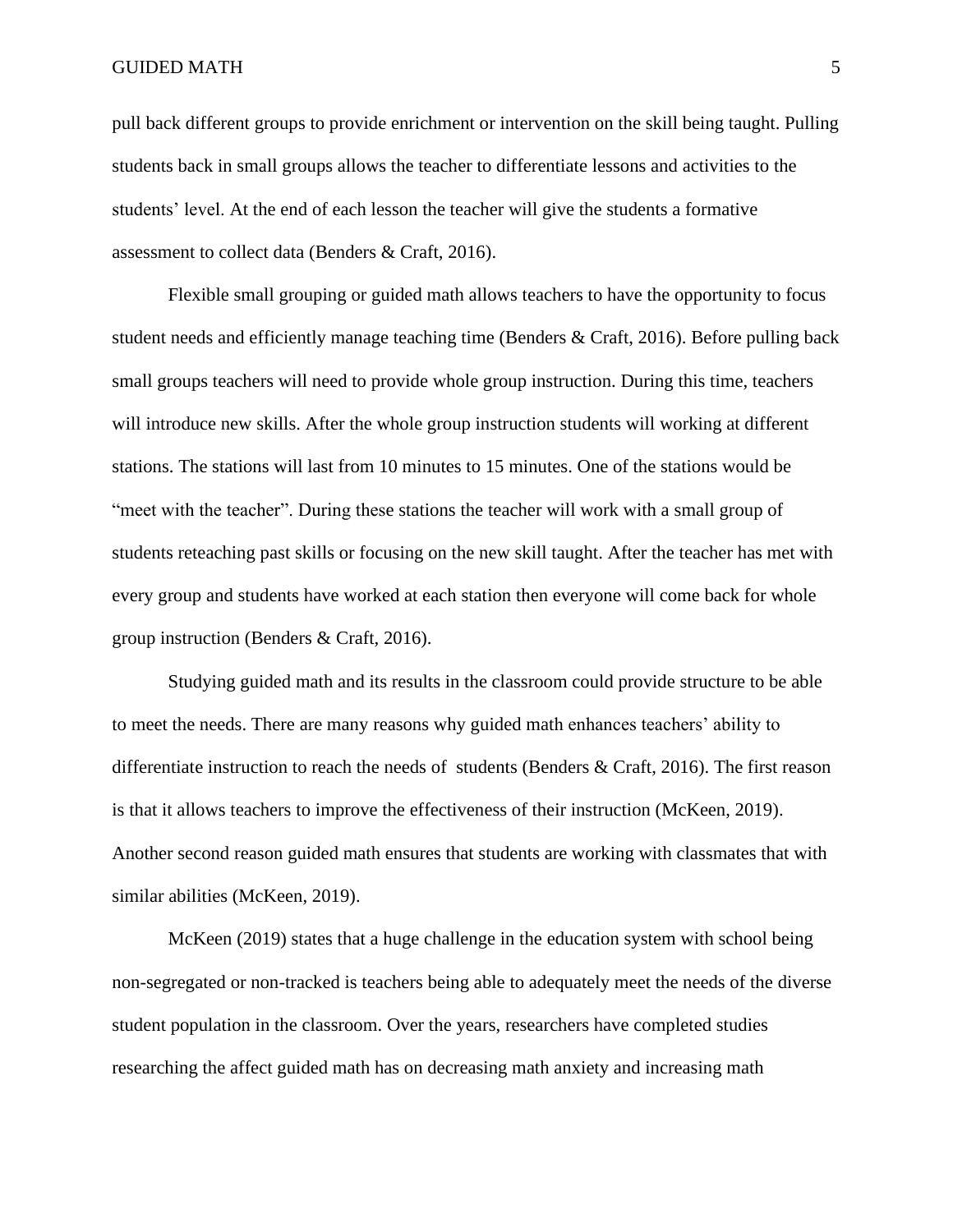achievement scores. This literature review will cover the topics of the history of education and mathematics, math anxiety for students and teachers, the effects of guided math and flexible small grouping in the classrooms, and the success of guided reading in the classroom.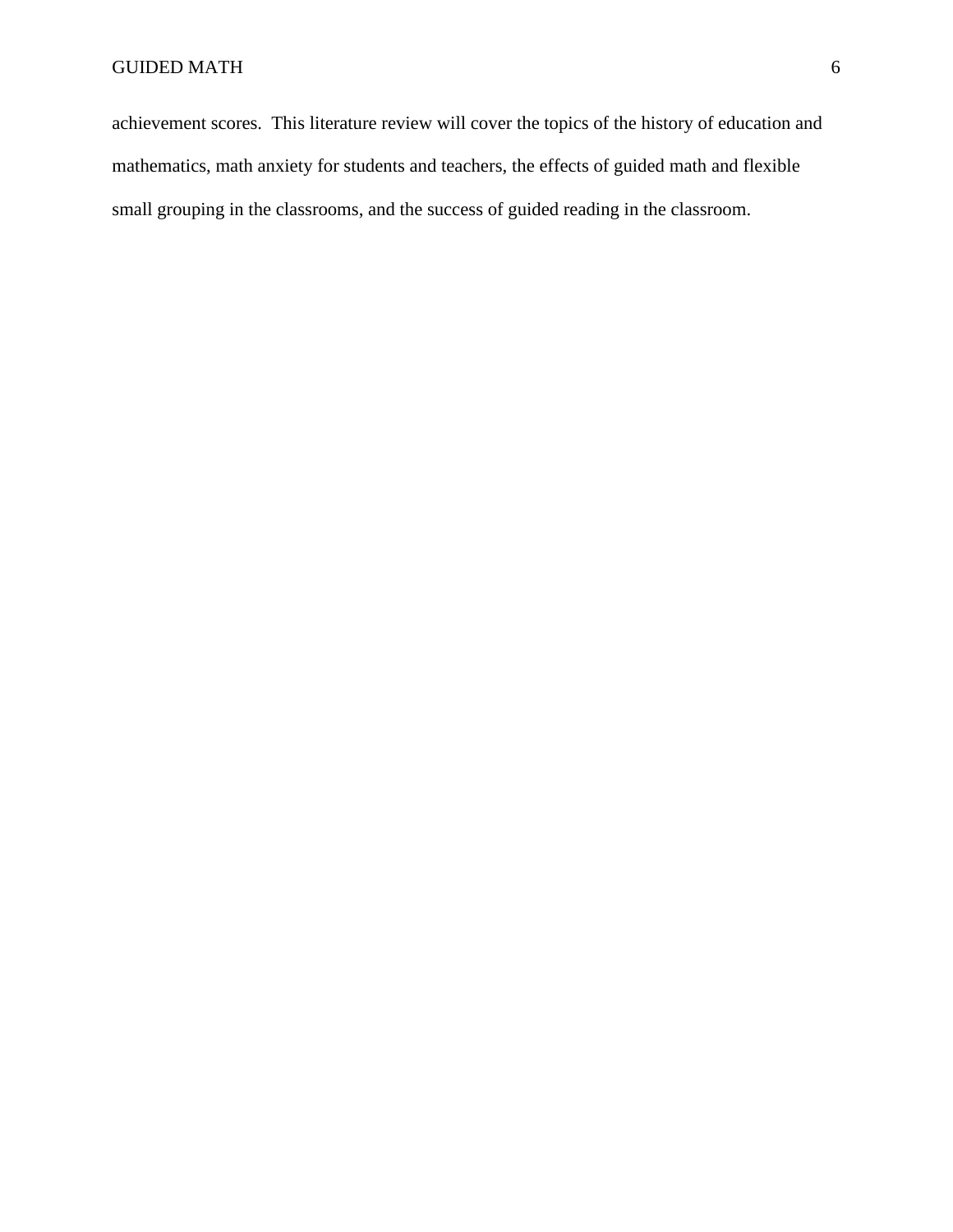#### **Literature Review**

#### **History of Mathematics and Education**

While students learning mathematics in school still an important topic, there has been many changes in how it is been taught and what is taught. Morgan and Sfard (2106) discuss how math taught to students today is not how people remember being taught to them when they were in school.

The first type of school that Americans had was a one-room schoolhouse (McKeen, 2019). In a one-room schoolhouse students of all ages worked together in one room with one teacher. McKeen (2019) discusses that students during this time worked on tasks that were appropriate to their level of development. The more advanced students would then help teach the less proficient students. This process allowed the needs of all students at different academic levels to be met. The Industrial Era brought many changes to education. During this time there was a huge increase in the economy which allowed schools to buy books and students were able to afford more schooling. This caused an increase of knowledge for students and teachers (McKeen, 2019).

The next big event that brought change to the education system was the civil rights movement. Due to this movement schools were no longer able to be segregated. This meant that schools had to allow students of a different race, socio-economic status, and ability into their classrooms with other students (McKeen, 2019). The segregation movement McKeen's (2019) research discuses that know teachers have to be prepared to help students be successful in education no matter what their socio-economic status is or their academic level. Due to this, many educators have been trying to develop new curriculum or strategies to meet every students' needs.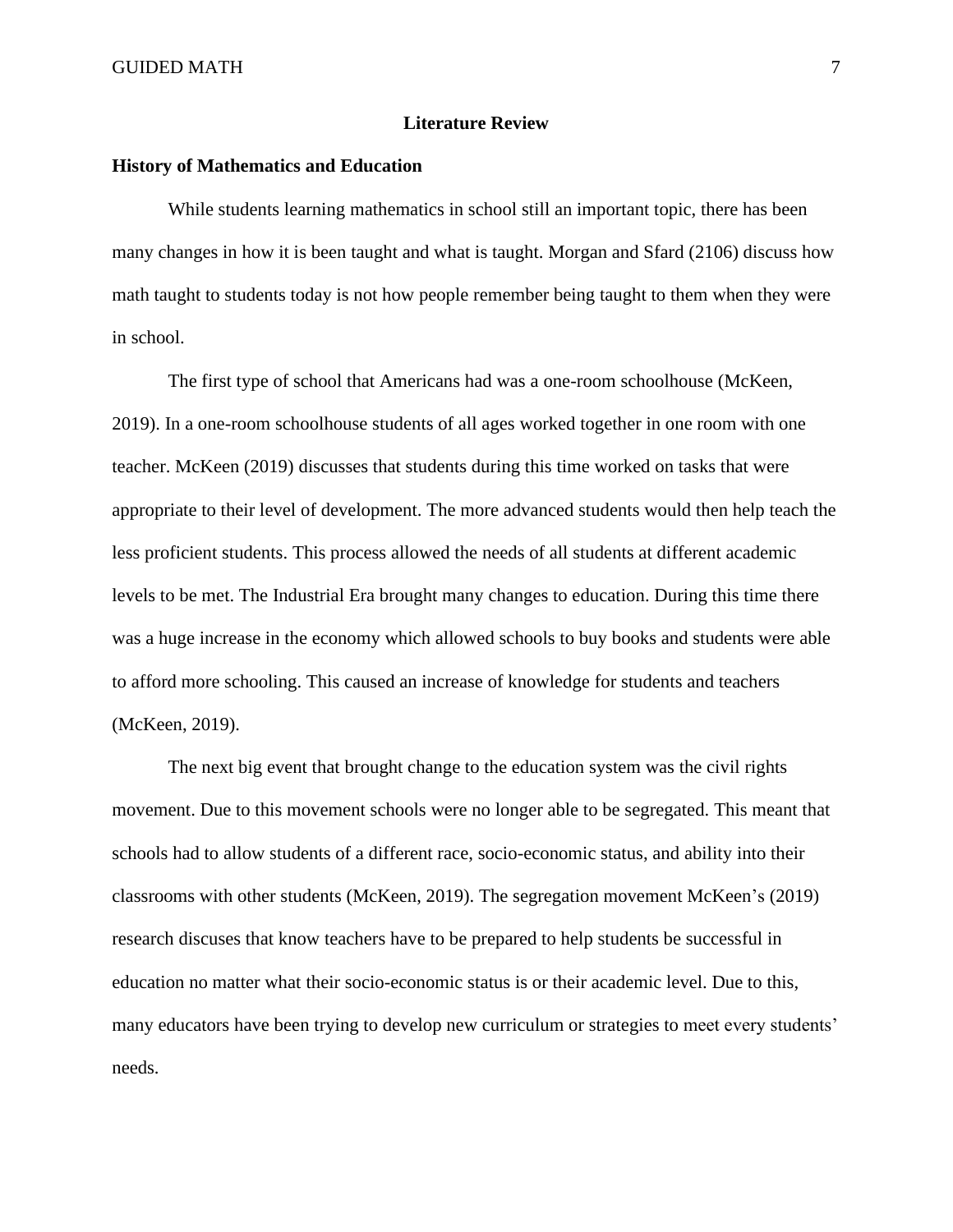#### **What is Guided Math?**

Guided math is a new concept for educators in the mathematical setting. Benders and Craft (2019) define guided math as a data-driven intervention that matches a student's readiness level for learning with the appropriate instructional strategy, delivering the right content at the right pace. Another name for guided math is flexible grouping. According to Mckeen (2019), guided math or flexible grouping ensures students with similar abilities or capabilities are grouped to together to ensure students are receiving instruction at their academic level. Guided math allows students to help each be successful by collaborating and learning together according to Mckeen (2019).

Guided math can be beneficial for many reasons. One reason is that small groups offer opportunities for active learning and engaging conversations (Cohen, 1994). Another reason would be that students are able to work at an appropriate instructional level and at the right pace (Benders & Craft, 2016). The third reason guided math or flexible small grouping is beneficial is the framework offers educators an alternate for how math instruction is given to students (Benders & Craft, 2016).

#### **Math Anxiety**

Math anxiety is very common in students who do not have math learning difficulties and in students who do have math learning difficulties according to Mutlu (2019). A study published by Mutlu in June of 2019 examined the relationship math anxiety in schools with and without learning difficulties in math and achievement in math. To complete this study Mutlu observed 288 third grade students located in a low socioeconomic area. During Mutlu's study, he collected data using a math anxiety scale and math achievement test scores. Throughout this study Mutlu was trying to determine the relationship between math anxiety and math achievement in students.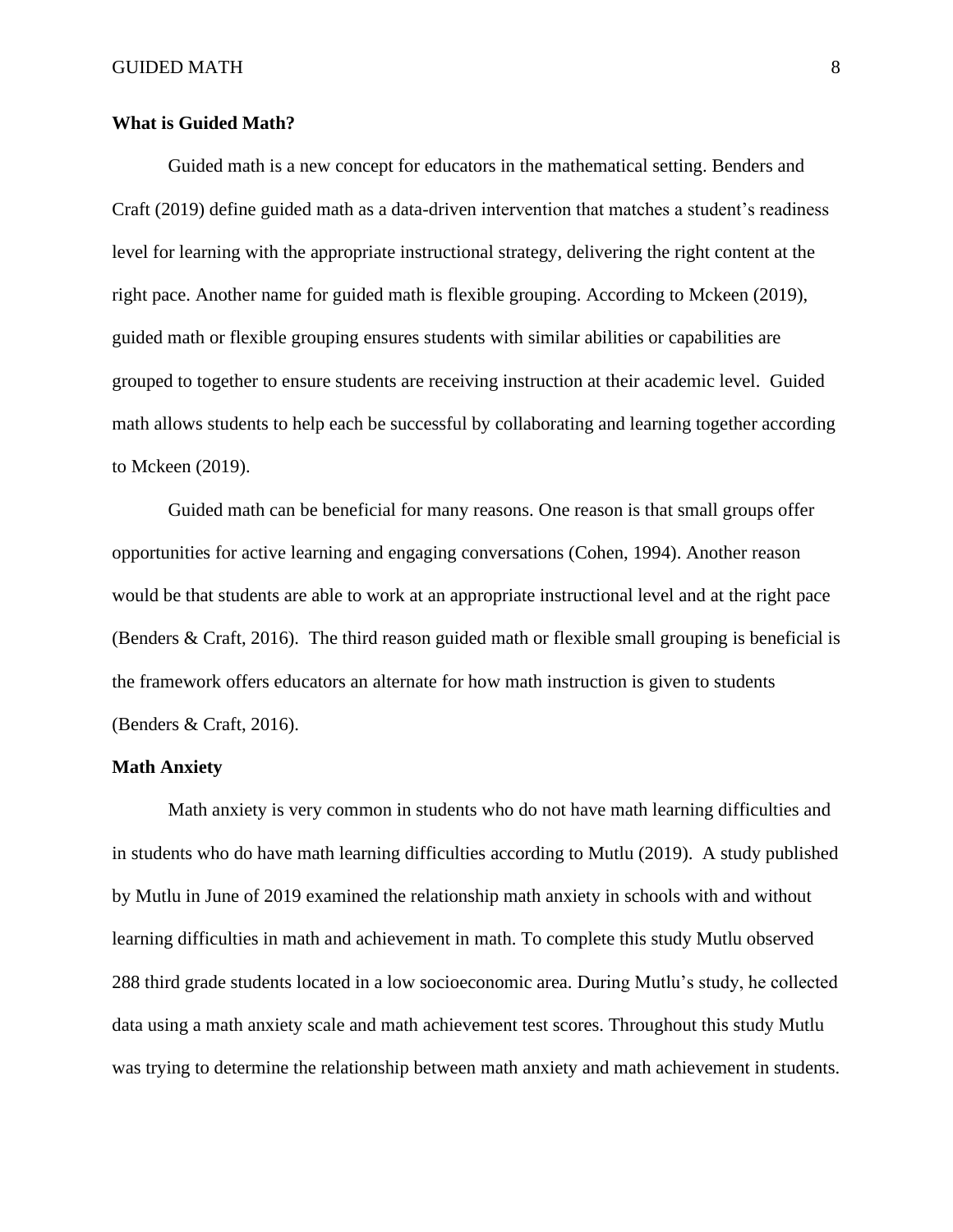Mutlu's study found that there was not a significant difference between girls and boys having math anxiety. The findings of this study revealed that there is a strong relationship between math anxiety and math achievement. According to Mutlu (2019), it was also found that students begin to develop math anxiety in lower elementary. At the end of the study it does discuss that having effective instruction with review and practice can help eliminate math anxiety before it has a negative effect on student achievement.

In 2011, the National Assessment of Educational Progress required  $4<sup>th</sup>$ ,  $8<sup>th</sup>$ , and  $12<sup>th</sup>$ graders to be assessed in reading, math, and social studies. The results of this assessment showed that eighty-two percent of elementary students reached only partial mastery of math knowledge and skills fundamental for proficient work at the  $4<sup>th</sup>$  grade level. Boes and Ruff completed a study in 2014 determining how math anxiety affects the achievement of students in the fifth grade. Boes and Ruff defined math anxiety as stress causing negative physical reactions that interfere with the manipulation of numbers and problem solving in both academic settings and everyday life. To complete this study Boes and Ruff found 14 students that did not meet the winter target and were identified as students with math anxiety. Boes and Ruff met with the students twice a week for six weeks in a small group setting. During the sessions the group discussed expressing feelings, positive self-talk, and stress reduction. At the end of the study students were given a survey to determine their attitudes towards math. The data from the surveys showed that after the twelve sessions the students experienced less math anxiety and higher math achievement.

A child's self-efficacy beliefs in learning and performance have an effect on their math achievement. Ozkal completed a study in 2019 determining the relationship between selfefficacy belief, engagement, and academic performance in math lessons. Self-efficacy is defined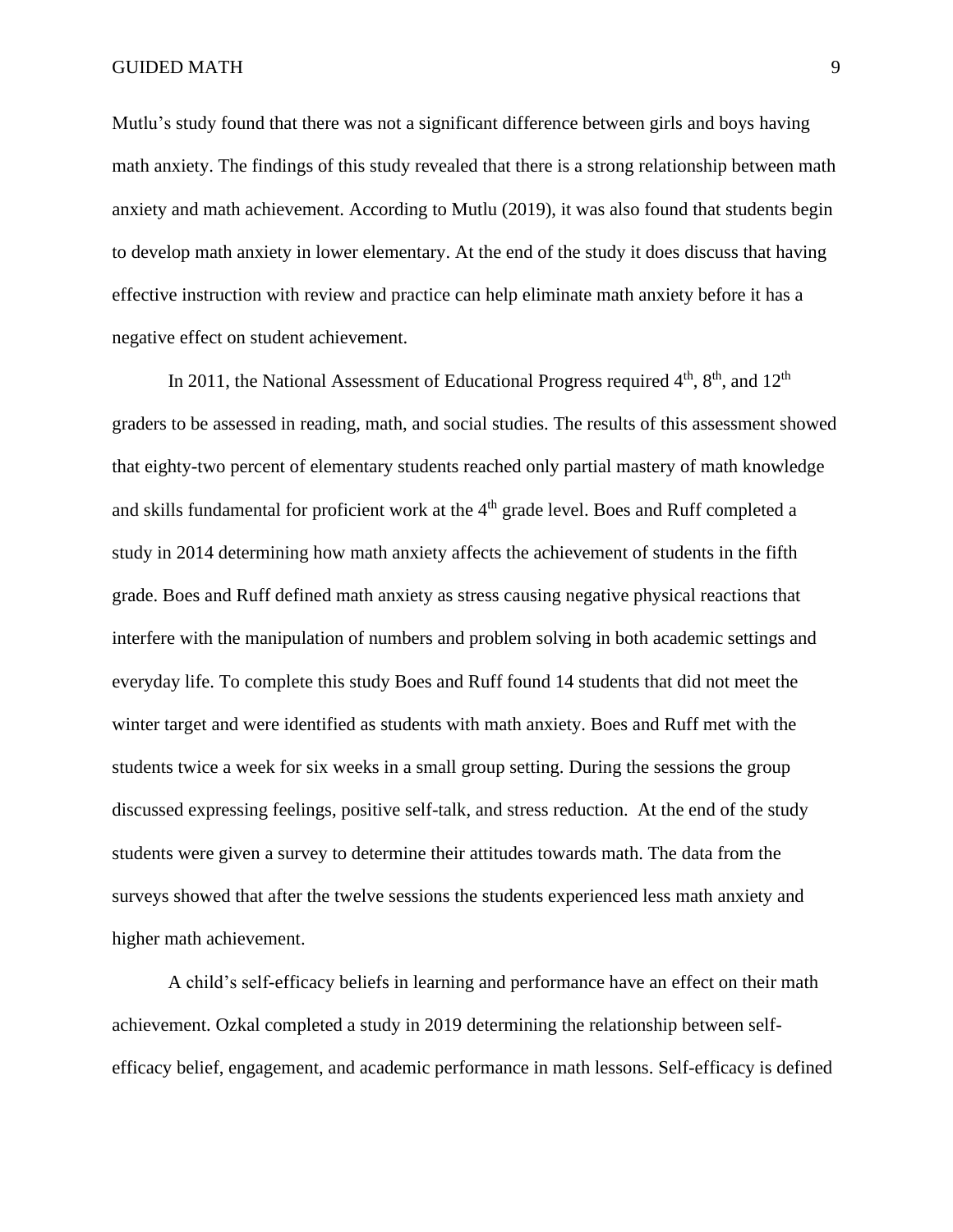as the belief of the individual about his/her capacity to do things. Ozkal (2019), students being disengaged in school has become a huge problem for educations. Research proves that students who are disengaged will provide less effort and have a higher risk of dropping out or displaying problem behaviors in the classroom. To conduct this study Ozkal had 658 sixth, seventh, and eighth grade students take a learning questionnaire that included questions about self-efficacy, and motivation. Data was collected by different surveys and math semester grades. The results of this study showed that students' self-efficacy beliefs in learning and performance has a significant effect on their math achievement. According to Ozkal (2019), students who are anxious, bored, unmotivated, or display negative behaviors in math are going to be less successful than other students in the classroom.

It has been found that elementary teachers that experience math anxiety play a huge role in their students' math achievement (Ramirez et al. 2018). In this study conducted by Ramirez et al. math anxiety is defined as a persistent fear, tension, and apprehension related to situations that require math. Ramirez et al. completed a study in 2018 determining the relationship between teachers with math anxiety and their students' achievement. The researchers took 1,886 students from 11 different public high schools. They collect data from surveys completed by the students and teachers and the students' final math grade for the first semester. At the end of this study they found that higher teacher math anxiety is associated with lower math achievement. Ramirez, et al. (2018) stated, that students' perceptions of their teachers' beliefs can have an impact on their achievement scores. For example, if students believe that their teacher does not believe all students can be successful at mathematics, lower math test scores can be predicted.

Math anxiety is something many teachers have, and it can have a great impact on student achievement (Ganley et al., 2019). In 2019, Ganley et al. completed a study with 399 public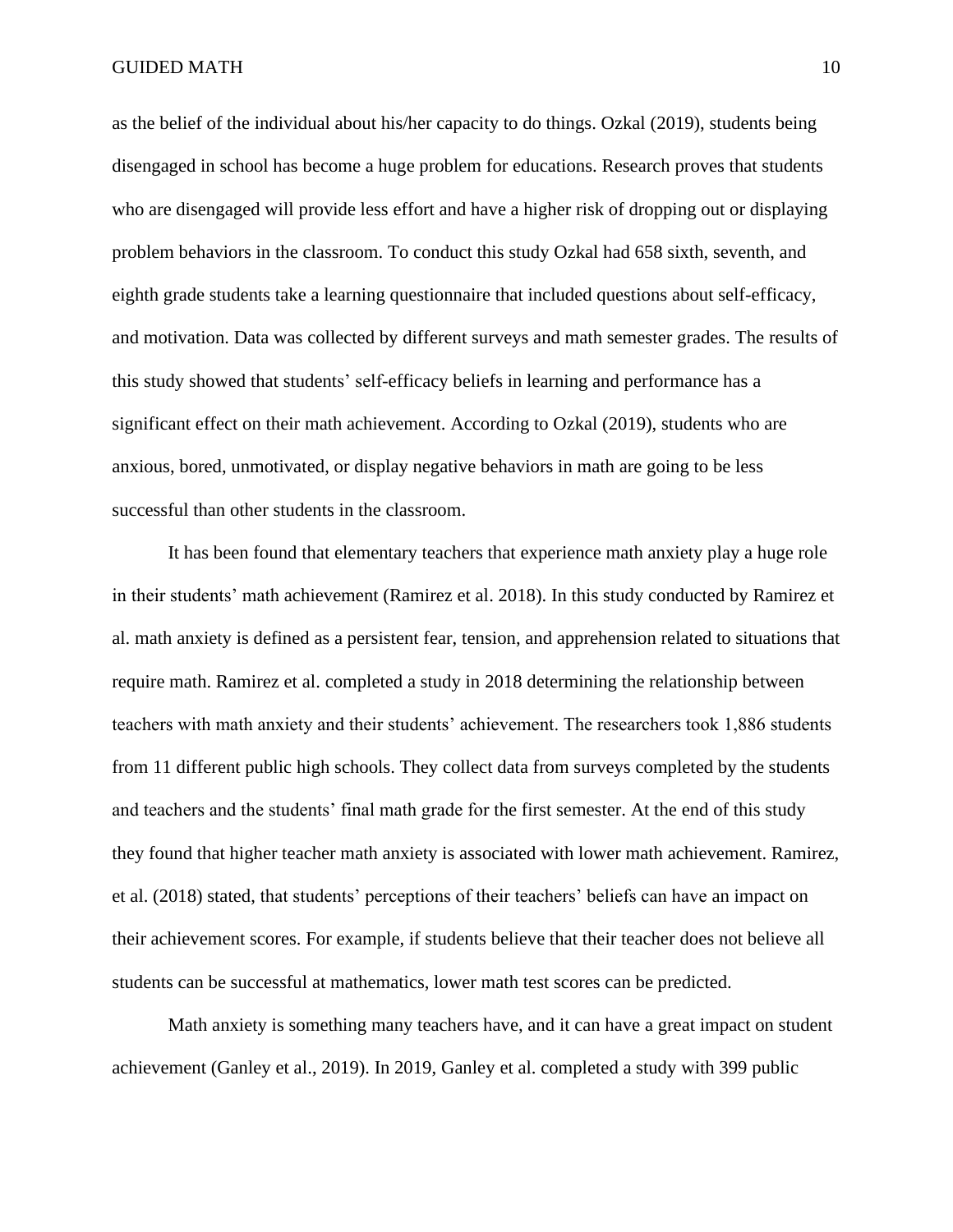school teachers in Florida to measure their math anxiety and the effects it can have on student achievement. To measure teachers' math anxiety teachers took the Math Anxiety Scale for Teachers (MAST) and interviews. The study found that the feeling of math anxiety occurs when a teacher is teaching math or engaged in mathematical activity. It found that math anxiety was higher among lower elementary teachers than upper elementary teachers and this is because of lower mathematical knowledge and more traditional beliefs about math teaching and learning. The research in this study reveals that teacher math anxiety can have an effect on their teaching practices and the students' math outcomes. At the end of this study the researchers stress the importance of learning how and when to intervene to stop the harmful effects of math anxiety in teaching and learning.

Students' today live in a society where everything relies heavily on technology, problem solving, science, and mathematics (Furner, 2017). Due to this, it is important for students to feel confident in their mathematical abilities. Furner completed a study in 2017, noting the importance of math teacher and school counselors working together or math teachers taking on the role of counselors to decrease math anxiety in students. Furner discusses that students with math anxiety tend to give up rather than face their fears and try something new. When this happens, students have the chance to not get better at math or overcome their math anxiety. In this research it discusses different ways to help students build confidence in math. Some of the ways were allowing students to journal and share how they feel about math, completing lessons or activities that focus specifically on reducing math anxiety, and having class discussions about math anxiety. During this research Furner considered the teacher's obligation in students' confidence. Furner argues that it is the teacher's obligation to ensure that their students are confident in their math abilities because it has such a huge impact on their career choices.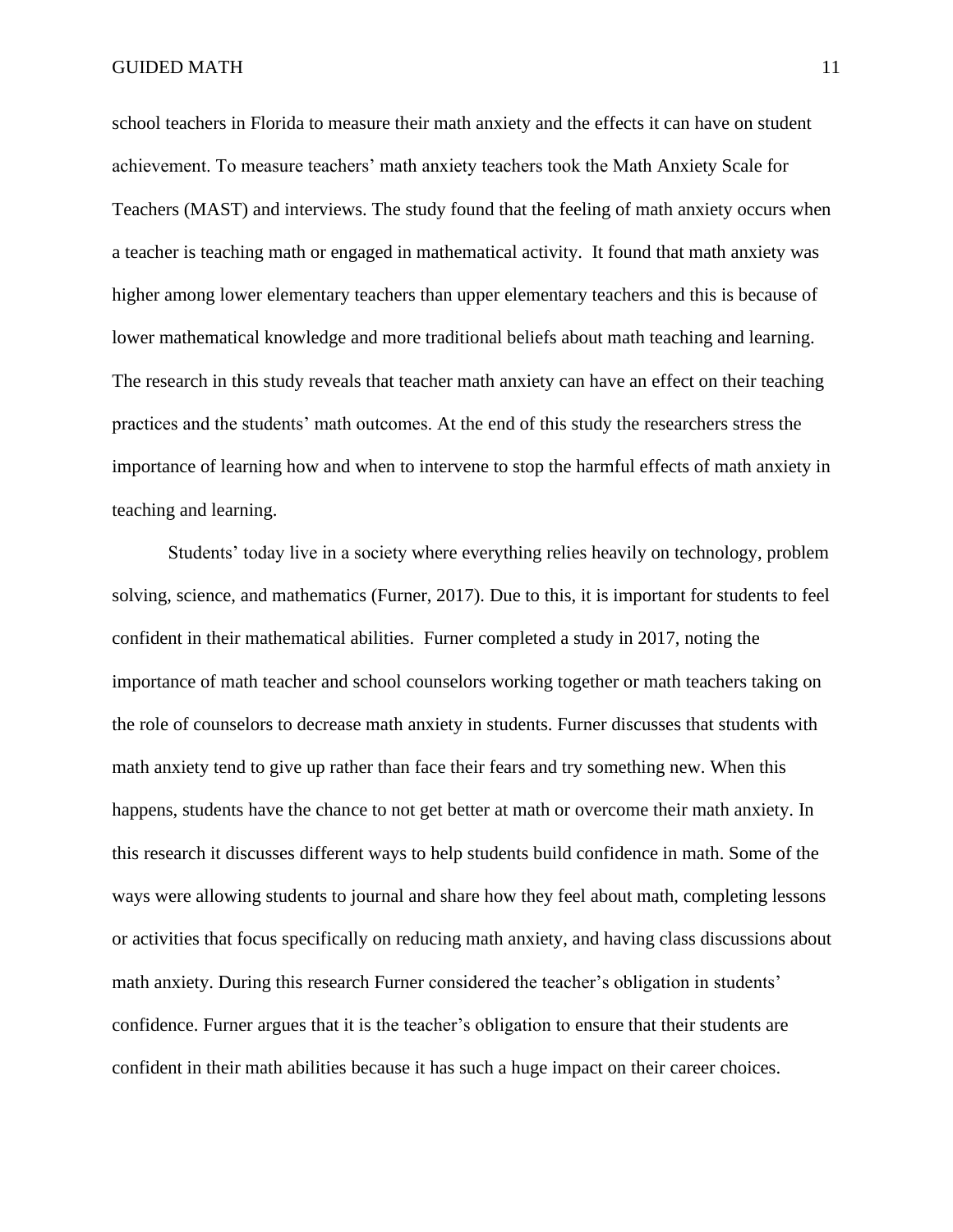Different types of teaching styles can have an effect on math anxiety. Van der Sandt and O'Brien completed a study in the fall of 2017, investigating how math anxiety is impacted by the instructor's teaching style. To complete this study Sandt and O'Brien took 160 preservice teachers who were attending a math content course for elementary school teachers. The courses were taught by two instructors and the students were split between them. Instructor A had a problem based, inquiry-driven teaching style. Instructor B had a direct teaching style. Sandt and O'Brien collected scores from two semesters and surveys to form their results. The results of this study showed that problem-based teaching style had a huge positive impact on anxiety. However, direct teaching style did not have a positive or negative effect on math anxiety.

Math anxiety is very common in pre-service teachers and it is be found that many experience higher levels of anxiety than other college students (Sanders et al. 2018). In the Winter of 2018, Sanders et al. completed a study with the purpose of determining the perspectives of pre-services teachers with math anxiety in doing mathematics in a whiteboard room. The researchers define a whiteboard room as a room lined with large, wall-mounted, standard whiteboards on all four walls of the classroom with no desk in the room. This requires students to complete math problems on the whiteboards. To choose participants for this study, students were required to complete a Diagnostic Skills Test. If students score less than eighty percent on the test, they were required to attend weekly math workshops held in a whiteboard room. The results of this study showed that students gained confidence due to having positive interactions with peers and instructors. Results of the study done showed that participants working on math in a whiteboard room had a positive experience and were actively engaged in the lessons. The whiteboard room offered positive interactions between peers and educators and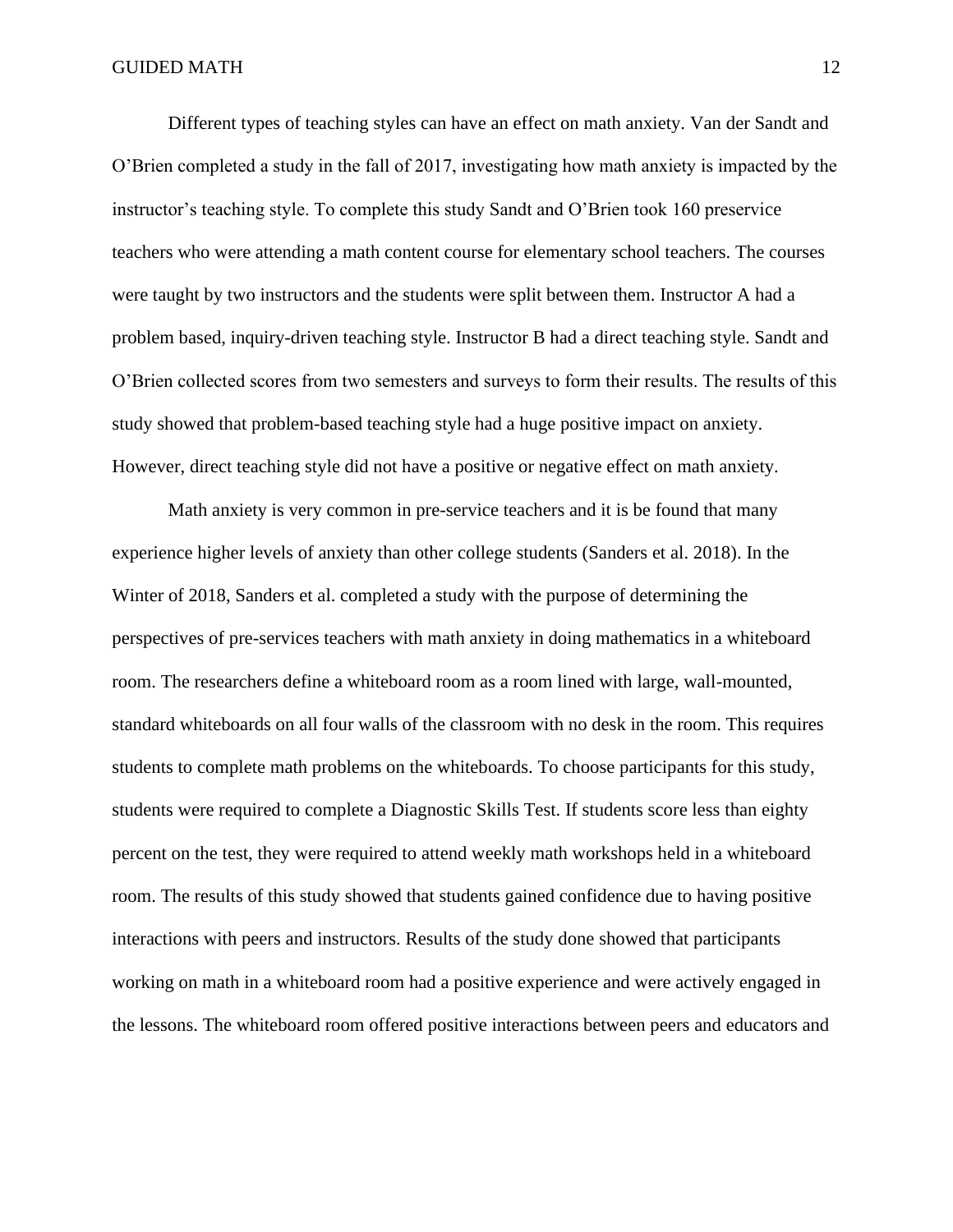cultivated an engaging learning environment that helped decrease math anxiety (Sanders et al., 2018).

Research has found that there is a relationship between a student's participation in the mathematics setting and the student's self-efficacy. Choi and Walters published a study in December of 2018 examining the relationship between student participation and confidence and self-efficacy in math and if student participation is related to math performance. To answers these questions the authors observed the students' level of participation and final grade at the end of the course. Students also took reflection assessment at the beginning of the course to measure confidence and self-efficacy. Data was collected from participation logs, reflection assessments results, end of the course grades, and state assessment results. The results of this study found that most of the students that participated in the daily sessions liked math and thought they were good at math. They also found that the students' confidence and self-efficacy did not change over the course of time. The results also showed that students who participated in group discussions often had higher final scores.

#### **Guided Math/Flexible Small Grouping**

Within-class ability grouping (WCAG) has become commonly used in math instruction. However, many critics believe that it limits the learning opportunities for students. Webel and Dwiggins published a study in 2019 examining how teachers' past experiences can have an effect on ability grouping in the mathematics. For this study the authors gave two assignments to eighty-eight elementary teachers. For the first assignment, teachers had to read about the benefits of ability grouping and write a reflection of the experiences and thoughts of ability grouping. The second assignment, teachers had to interview their host teachers about differentiating instruction and small groups. Then the teachers had to write a reflection about what they learned. Webel and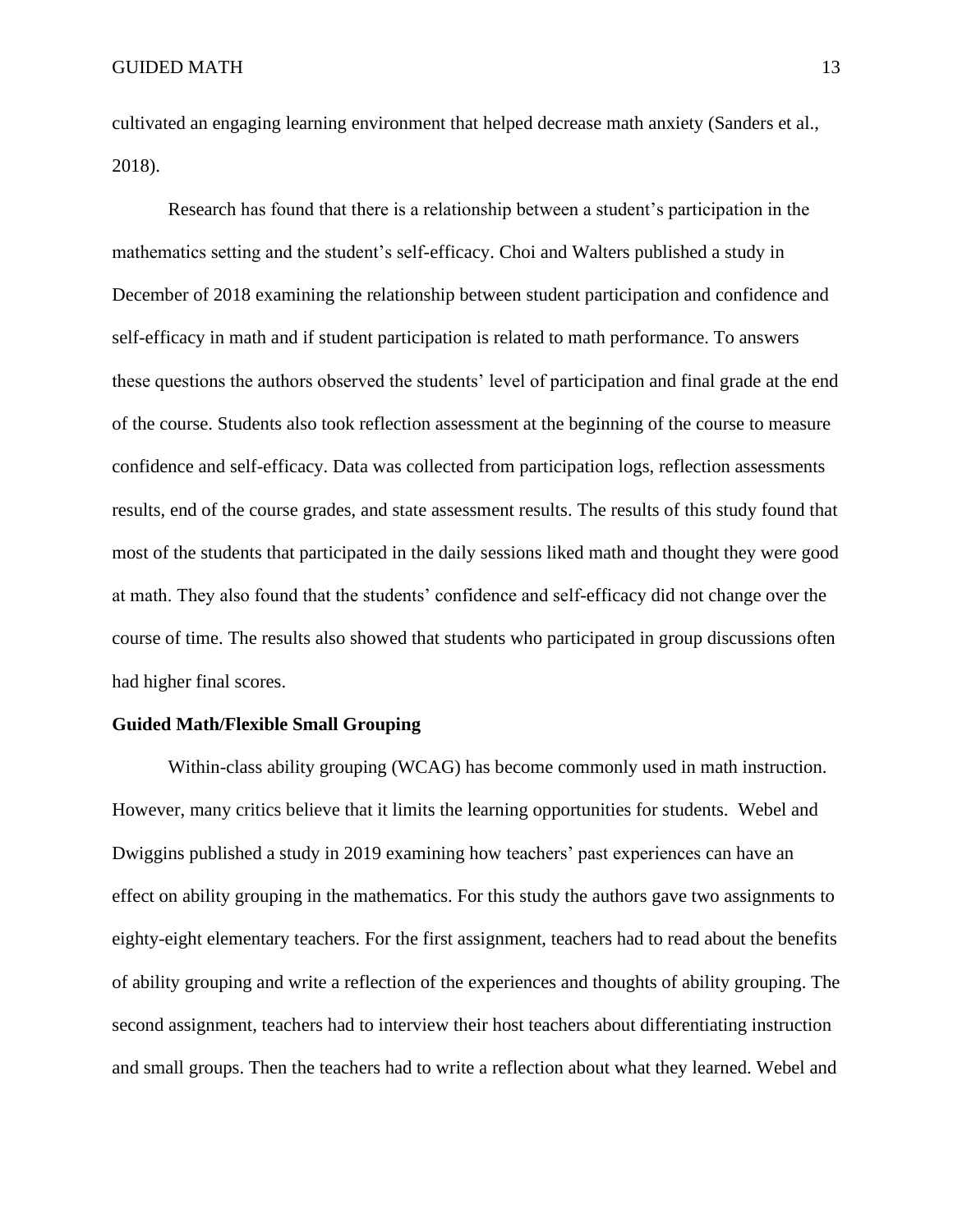Dwiggins found that most teachers in the study had experience with some form of ability grouping and their perspectives on ability grouping did have an effect of their instruction. According to Webel and Dwiggins (2019), throughout this research some participants expressed concern about labeling and separating students into different levels. The participants discussed that labeling and separating students based on levels can have detrimental effects based on their past experiences. Teachers expressed concerns about students knowing which group was the high group or low group and that causing some self-confidence issues with students. At the end of the study the authors discussed how to no matter if students are great at math or struggle, they all deserve high quality math instruction.

McKeen discusses in this study that research has shown that flexible small group is one of the prime strategies for students with special needs in the classroom. It is one of the best strategies because it allows teachers to give more support to students during the instructional process. In the winter of 2019, McKeen published a study discussing the impact of flexible grouping on math achievement scores in first through fourth grades. The participants of this study were first through fourth graders from Harris County School District. Students were grouped based on their scores from the Criterion Referenced Competency Test (CRCT) taken the year before. To determine the success of flexible grouping scores were taken from the CRCT at the end of the following year. The results of the impact of flexible small grouping varied in the different grade levels. The results showed that the students in grades  $1<sup>st</sup>$  through  $3<sup>rd</sup>$  greatly improved after being exposed to flexible small grouping. However, the 4<sup>th</sup> grade students that were exposed to flexible small group did not have a significant effect on their CRCT scores at the end of the year.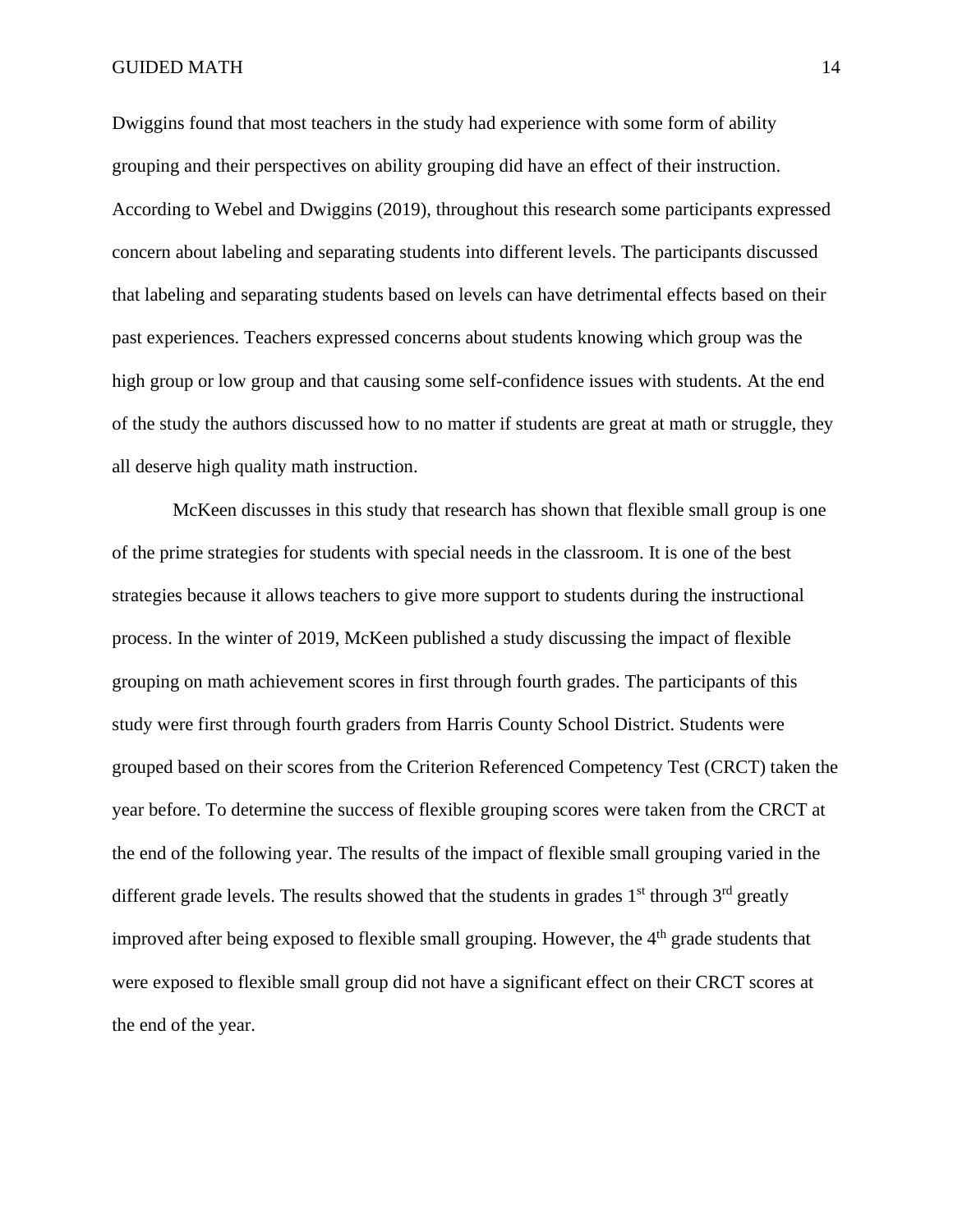Guided math has been proven to have a positive impact with students in first grade.

Benders and Craft published a study in the Spring of 2016 exploring the impact of guided math on first grade students' math achievement scores. In this study researchers had a class of twentyfive students that were at all different levels and did what is called guided math with them. To determine the Bender and Craft used the students' MAP test scores. Eleven out of the twentyfive students, eleven of them were below grade level. They would teach a lesson for about fifteen minutes and would then pull the groups back to work with the teacher on the skill taught that day for about 10 to 15 minutes while other students worked at stations. This allowed the researcher to do enrichment with the students above grade level and spend more time helping students below grade level understand the skill. To record data the students were given a pre and posttest. At the end of the study the research showed an increase in student growth. The average test score students received was ninety percent and many students scored one hundred percent on the test. According to the post-test, 6 students reached "mastered level while 5 are considered to be in the "In Progress" level". They found that pulling students back in small groups based on their level was very beneficial to improving math scores. Bender and Craft stated, the flexible small group intervention allowed them to identify and target individual student's particular difficulties.

Throughout this study research shows that small group interaction during math instruction can produce conceptual mathematical understanding for students. In the 2014, Hunter and Anthony published a study examining the impact of mathematical talk in small groups. This study was completed over six years and was part of three consecutive studies. To collect data the researchers used teacher and student interviews, classroom artifacts, field notes, video recorded lesson observations. While in small groups students were engaging in mathematical conversations in a safe environment. At the end of this study the evidence showed there was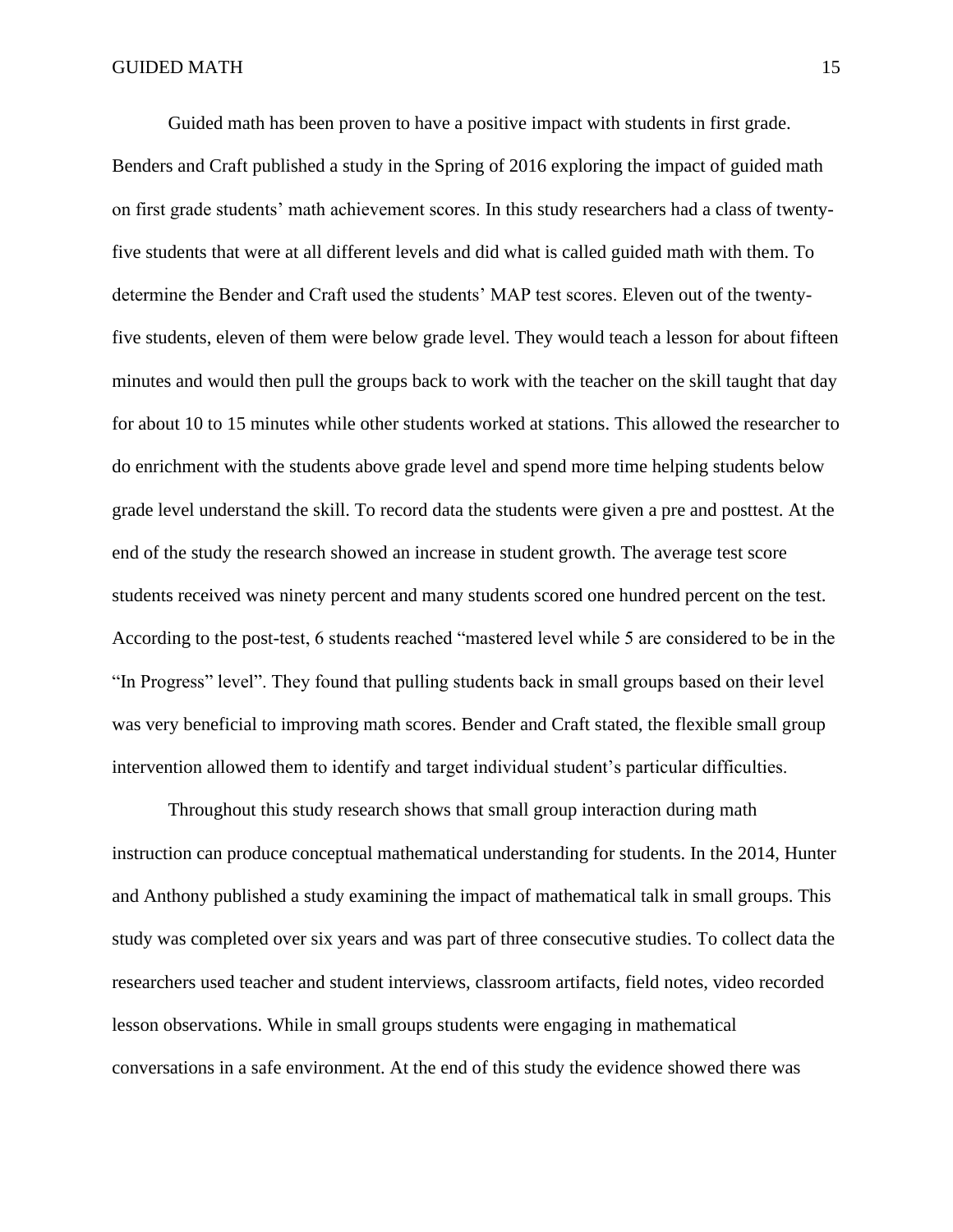positive outcomes in mathematics learning from small groups. This study proves that when in small groups students are more willing to be discussion with their classmates.

Enu, Danso, and Awortwe completed a study in 2015 researching whether or not group size has an effect on the students' math achievement in a small group setting. The researchers took two third year classes and broke the students into twelve different groups. Groups were made out of three students four students, and five students. To complete this study the researchers observed the groups working on face to face communication activities, independent worksheets, and group lessons. To collect data the researchers used a pre achievement test and a post achievement test. At the beginning of the study the researchers hypothesized that the smaller group would have bigger achievement gains, but when they collected data, they found different information. After collecting data, the research showed that there no significant difference between the groups' achievement scores. Enu et. al (2015), stated that the group size is less important when predicating student achievement. They claim that what the students do within the small group setting has a bigger impact on the students' achievement scores. However, they do suggest that groups sizes should stay between three to five students to benefit the students academically.

When pulling students back for guided math or flexible small grouping it is important for those groups to be productive. Cohen in 1994 completed a study researching what conditions are needed for a small group to be productive. Cohen reviewed multiple studies researching the process of making small groups productive. One important piece of information Cohen found through her research was consider whether the assignment in given a small group setting is a true group work task or independent seat work (Cohen, 1994). The goal of small groups is for the students and the teacher to interact and have meaningful conversations about the topic. This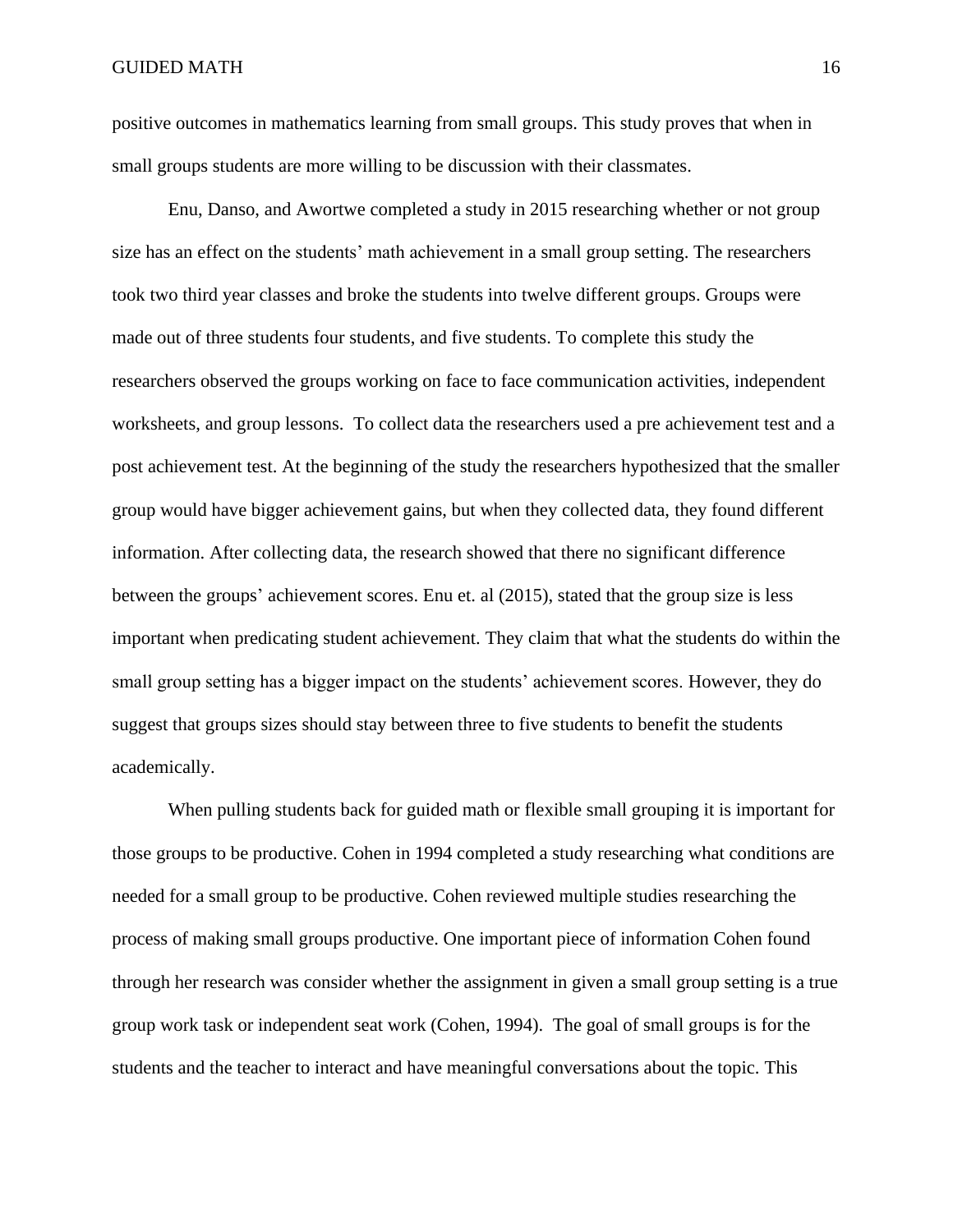brings up another important piece to remember when constructing productive small groups. Teachers need to spend time fostering meaningful, engaging, and positive interactions between students in the small group (Cohen, 1994).

#### **Math Interventions**

Problem-solving is vital to mathematics education throughout the world and many students struggle with this skill. In the Spring of 2109, Alvi and Nausheen completed a study examining the effects of working as individuals and in a small group setting on mathematical problem solving with  $9<sup>th</sup>$  grade students. The participants for this study were made up of five  $9<sup>th</sup>$ grade boys that ranged from high achievement to low achievement in math. To collect Alvi and Munaza took interviews, observations of students problem-solving when in small groups, written response to problems, and group interviews. The results of the study showed that when in small groups the students rarely used their learning tools, instead they would rely on help from each other. The students stated that they preferred to work in small groups because it developed unity and support from each other. The findings of the research revealed that the participants sometimes put more emphasis on group work based on the problem. Research recommends that teachers should utilize both individual work and small group work to help meet the needs of all students.

Many different interventions and strategies have been implemented in classrooms to help meet the needs of students in math. One strategy implemented is mathematics through modeling approach. In the Fall of 2019, Riyanto and Putri completed a study exploring the impact mathematics modeling approach had on students. Riyanto and Putri (2019) discuss that using the mathematical modeling method when teaching helps students have a better understanding of the relationship between mathematics and real-world problems. The participants of the study were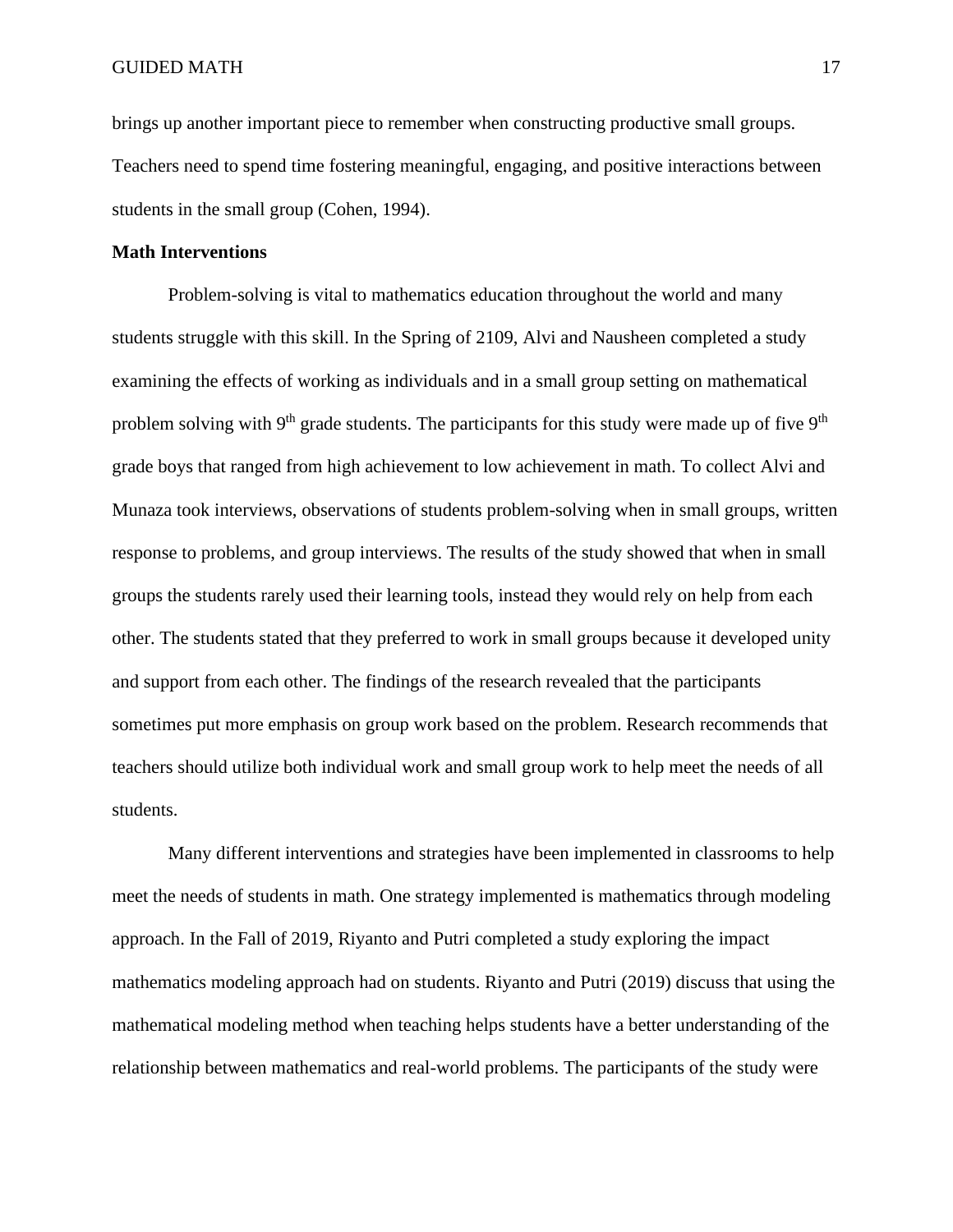#### GUIDED MATH THE STREET STREET IS A STREET OF STREET IS A STREET IS A STREET IS A STREET IS A STREET IS AN ISLAMIC STREET IS A STREET IS A STREET IS A STREET IS A STREET IS A STREET IS AN ISLAMIC STREET IS AN ISLAMIC STREET

seniors in an Indonesia high school. Data was collected through student work and student comments on the new approach. The evidence shown in the data found that students were enjoyed learning math using the mathematical modeling and were able to make mathematical models on their own. While this study proved to make math more enjoyable for students it did not prove that it had any impact on the students' achievement.

High school math skills are related to a host of adult outcomes, including job selection and salary size (Watts et al., 2014). The in Spring of 2014, Watts et al. completed a study examining the effect math achievement growth in early grades has on upper grades. The participants of this study were children from preschool to fifth grade. To collect data scores were taken from The Woodcock Johnson-Revised Applied Problems to measure their math achievement. The results of the study found that early growth in math ability are associated with later achievement.

In order for interventions to be successful teachers need to have the knowledge to implement them into the classroom. In December of 2018 Hurlbut and Tunks completed a study. The purpose of this study was to examine how elementary pre-service teachers transfer mathematical intervention practices into the classroom. The pre-service teachers were required to use Response to Intervention (RTI) with working with small groups of students. They had to provide four to six intervention lesson while tracking the students' progress. Hurlbut and Tunks collected data through the pre-service teachers' assignments and focus group interviews. Preservice teachers demonstrated a foundational understanding of mathematical instructional practices including using assessment data to plan meaningful interventions, making necessary instructional adjustments according to student learning needs, using manipulatives and engaging learning opportunities to facilitate conceptual learning about math, and implementing appropriate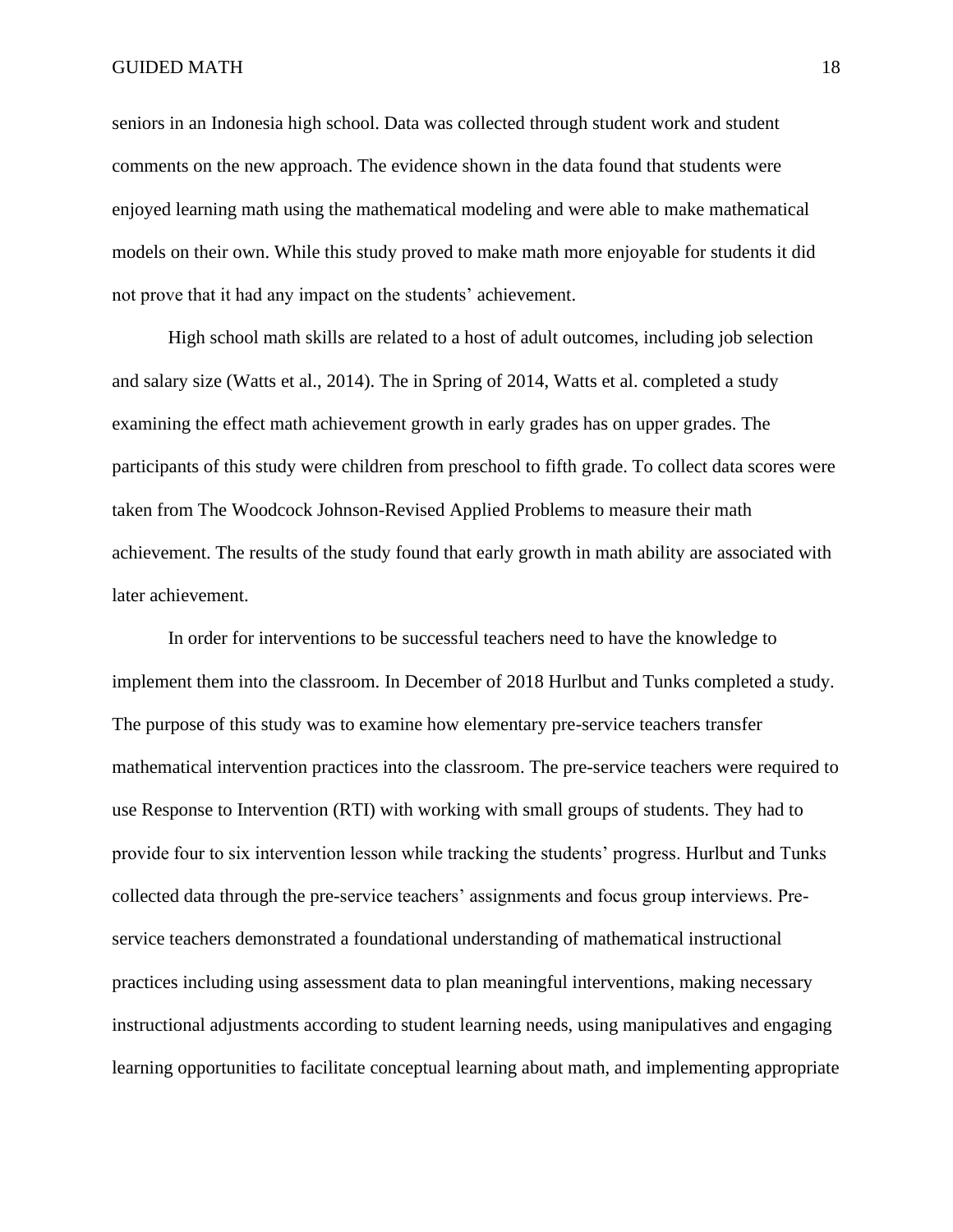pedagogical practices to maximize the learning experiences (Hurlbut & Tunks, 2018). Hurlbut and Tunks stress the importance of teachers being knowledgeable about RTI and how it is important for at-risk students.

Equality in mathematics access has generally been considered an important issue in mathematics education. Supporting opportunities to learn mathematics for all students, especially for low-SES and low-math students, is a key approach to implement equality in mathematics (Yang et al., 2014). This study was completed in the Fall of 2014. The purpose of this study was to examine the effect of remedial instruction on low-SES and low-math first grade students. Previous studies indicate that low-SES students and low achievers in mathematics who are at risk in mathematics performance need more and assistance; unfortunately, they usually do not receive enough attention researchers and instructors (Yang et. al, 2014). The participants of this study were fifty-seven first graders. Thirty-one of the participants were boys and twenty-six were girls. Out of those fifty-seven first graders twenty-four were low-SES. After the students were given a basic mathematics competence test and fourteen scored at the bottom thirty percent of their class. These fourteen students received remedial instruction. For the next eight weeks the fourteen students received forty minutes session twice a week. During each lesson a story was told to the students, a key question was posed, students used materials to solve the problem, and groups shared their ideas on how to solve the problem. To collect the data the researchers scored the work the students completed two ways. The first way was response accuracy (correct answer) and the second way was the scoring solution process (strategy used to get the correct answer) After collecting this data over eight weeks the students were given a posttest. The results showed the low-SES and low math students that received remedial instruction scored significantly higher on the posttest then on the pretest. The researchers found that remedial instruction also helped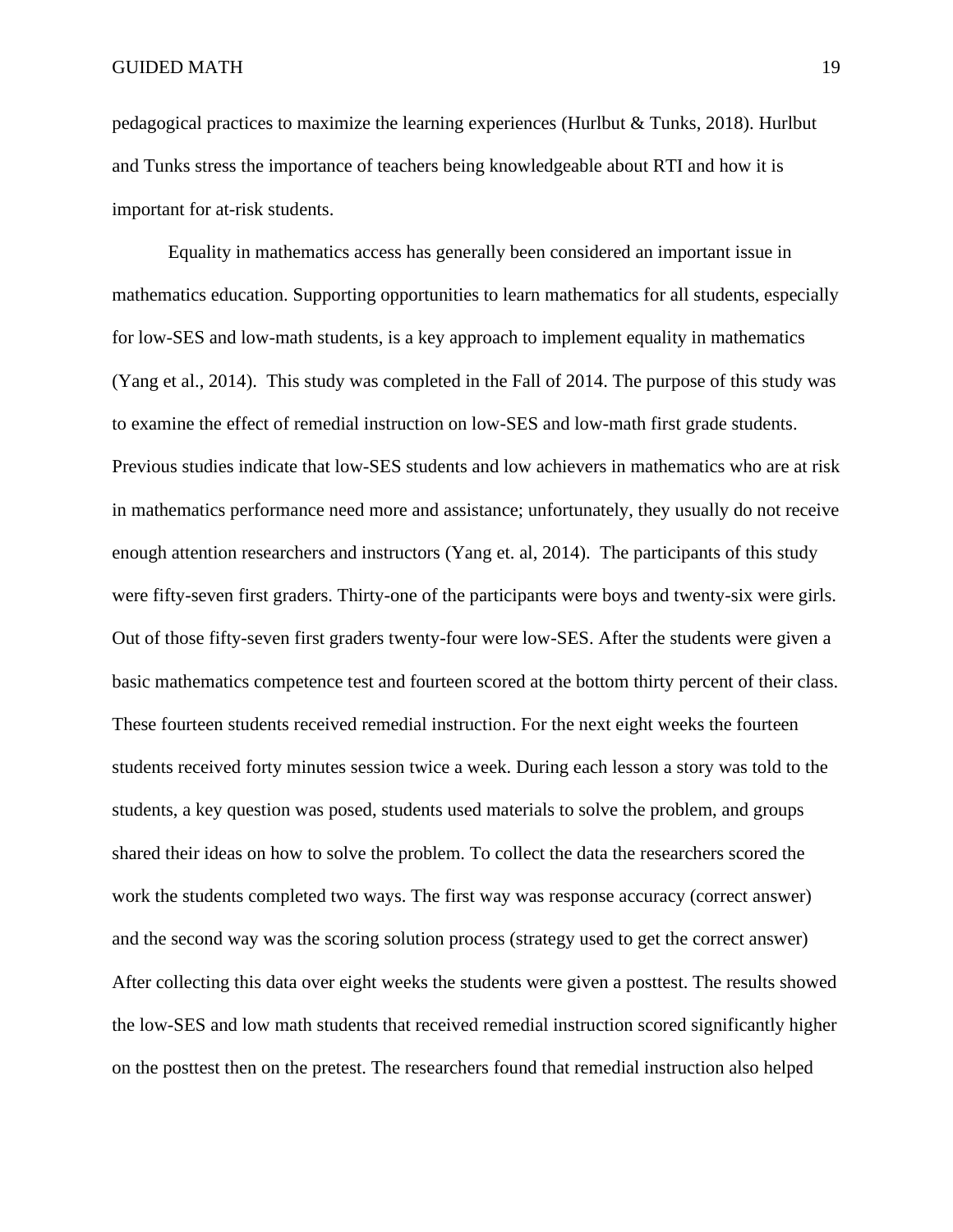students gain confidence in math and interest as well. As stated above equality in math is an important issue but is hard to achieve due to many different reasons. Remedial instruction in small groups is proven to help students that are from low-SES and have low math achievement. The small groups allow teachers to focus on the skills or strategies the students need to be successful.

#### **Similarities of Guided Reading**

Guided math and guided reading have many similarities. The main similarity is that students are put into small groups based on their ability. In 2014, Gaffner et al. published a study discussing the effect of collaborative effects between a school district and a university when conducting a reading clinic that conducted small guided reading group lessons with elementary students that are reading below grade level. The clinic was a yearlong and was put on by a local university. To determine the success of the clinic data was collected from two different reading assessments. The authors found through this study that clinic had a positive impact on the reading growth of elementary students. The growth was even larger for students that participated in two semesters of the clinic. This study proved that collaboration with schools and universities will have a positive impact on the students and that putting students that are below grade level into small groups to differentiate their reading lessons will also have a positive impact on the students. To relate this to guided math it shows that small groups can help students have higher achievement and that teachers should be collaborating with universities to help students have positive growth.

Teaching students to read is a challenge all on its own, but it is even a bigger challenge when students have a disability. In this research it discusses the impact of guided reading had on students who were deaf. Schaffer and Schirmer decided to implement the Guided Reading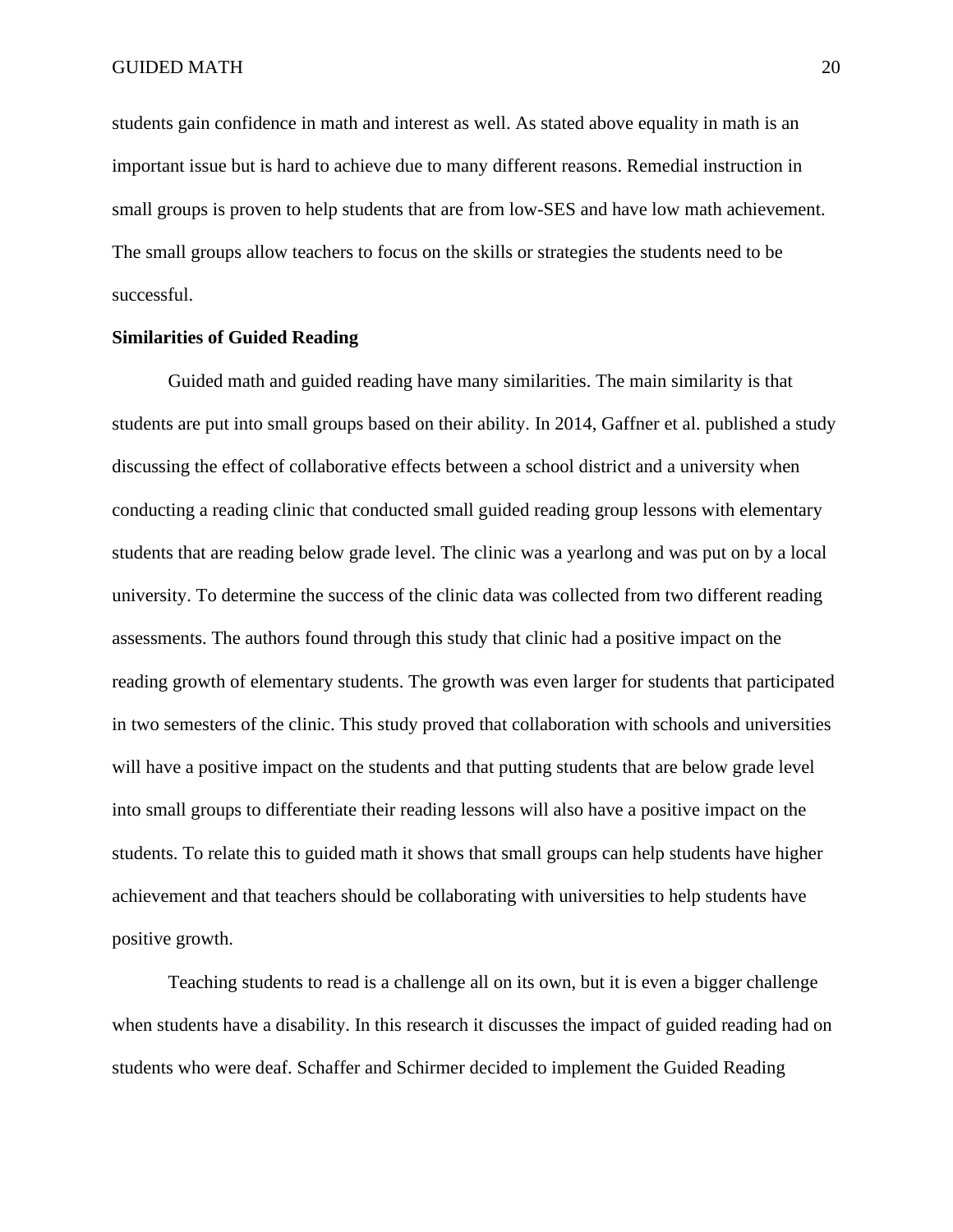Approach on a daily basis to investigate the effectiveness of the program when working with students who are deaf. To begin this study a child is tested to determine their reading level. After determining their reading level, the student spends around five sessions on one book doing various activities. The results of the study found that deaf students gain one-third of a grade equivalent change during the school year. They also found that student achievement dropped from the end of the year to the beginning of the next year. The teachers spend the first few months working to get the students back at their last year's level. Schaffer and Schirmer (2014), discuss that the Guided Reading Approach provides educators with instructional tools that allow students the opportunity to become very capable readers. to The Guided Reading Approach allowed the teachers to choose books and activities that were at the child's level and interest. This made the lessons more personalized. The reason this research relates to guided math is because guided math also allows the teachers to choose lessons and activities that are on the students' level or skills/strategies that they are struggling with. The lessons are then personalized to the student or groups. When teaching math to a student who has a disability this method can be very beneficial.

Guided reading has been shown to improve students' reading skills. Makumbila and Rowland completed a study in 2016 to test the statement above. The goal of this research was to see if the guided reading approach would help students become independent readers. Four third grade teachers volunteered to participate in this study. Before implementing the guided reading approach into the classrooms, teachers were required to have professional development where this approach was taught. During the study the teachers were also required to participate in teacher group discussions and classroom observations. At the beginning of this study the percentage of struggling students was higher than students who were proficient. After collecting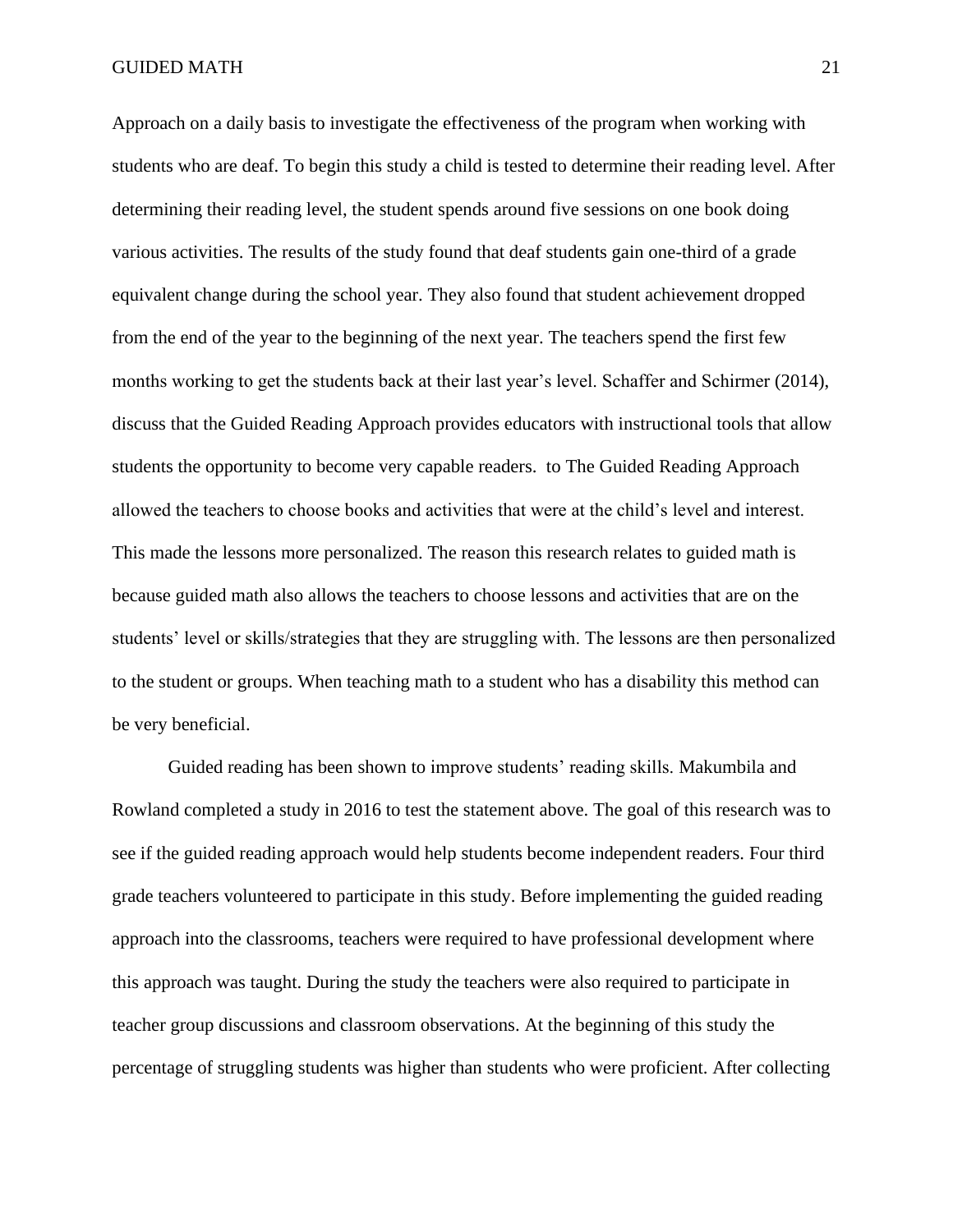data, the research showed that the percentage of students struggling in reading dropped to ten percent. Makumbila and Rowland (2016), observed that teachers needed more training and resources for the guided reading approach to be truly successful to improve students' reading skills.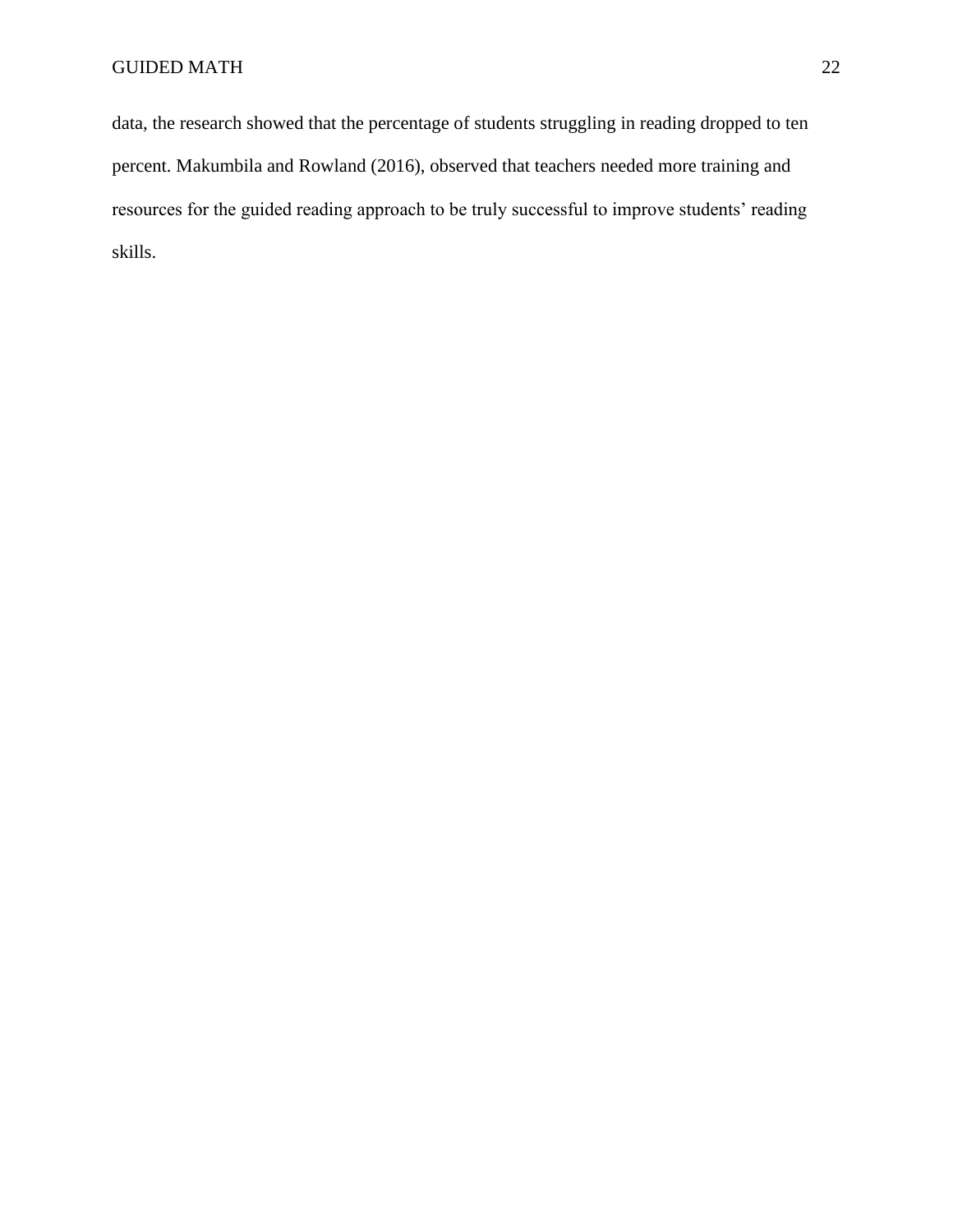#### **Application**

This literature review has provided many valuable resources to bring back to the classroom. According to Yang et al. (2014) math for all has been internationally considered a key issue of mathematics education. Every student should not only have the right to approach mathematics equally but should also learn and understand mathematics equally. It is important to understand why they are struggling in math. Pulling students back in small groups could be could in the best growth for the students. Teachers could plan to incorporate small groups into their math lessons and determine what strategies or skills work best with each group. One of the first thing a teacher could is sit down with other teachers in that grade level that they work with and collaborate with one other what strategies work or them and which do not. This is would be important to do every year to ensure that everyone is on the same page to start the year off. By collaborating regularly, it will allow teachers to review data and discuss any instructional changes that need to be made. Using data to guide instruction is a major component to a students' growth and success in mathematics.

This literature review has revealed many positive effects of pulling students for small groups for success in mathematics. There have been several different strategies for pulling students back for small groups whether it is using the guided math, remedial instruction, or interventions. As Mutlu (2019) stated the importance of mathematics in daily and professional life has been increasing with the contribution of developing technology. As the world continues to improve the technology and invent new types of technology math as become more prevalent in society. It shows how important it is for all students to be successful in mathematics. Teachers have taught in small groups for a very long time. However, the strategies being used in the small groups are important when implementing small groups. The different skills or strategies used in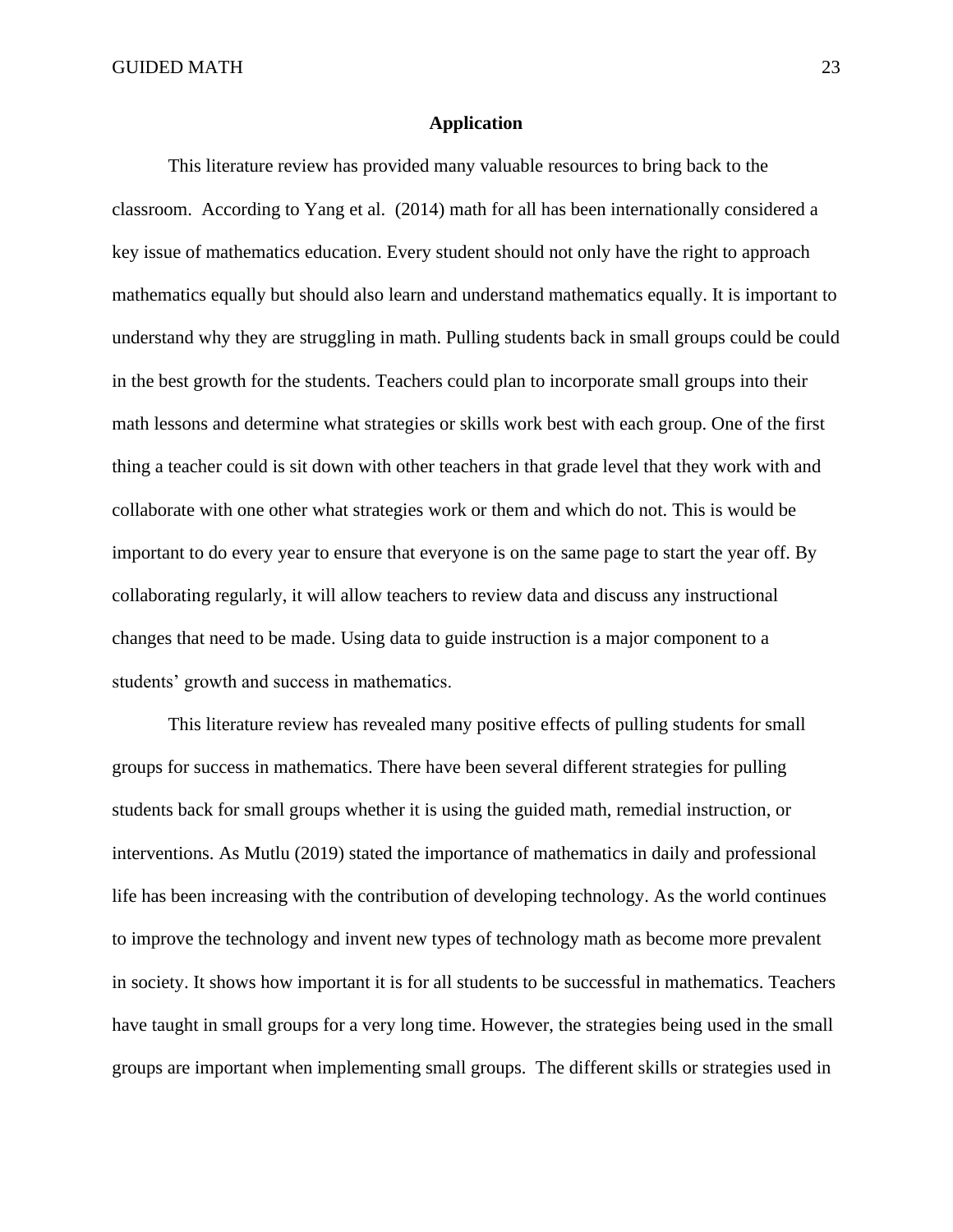the small groups can change the whole outcome. Benders and Craft (2016) stated flexible grouping provides students an opportunity to learn at their level and proceed to higher levels of achievement. Student achievement growth should improve by getting the support they need. The key part to remember is to give the students the opportunity to learn at their level with the support they need gives them the chance to be successful in mathematics.

The first step that teachers could do to implement the Guided Math Approach is to decide how to group students. This literature review revealed several different resources teachers can use to decide how to group students. Some of the resources were state test math scores, pretests, MAP testing, classroom observations etc. It does not matter which resource or test teachers decide to use to group students. The important aspect to remember is students need to be grouped by their ability and students need to work at their level with support to help them be successful. As Benders and Craft (2016) pointed out these scores can be used by teachers to pinpoint what students have learned and what students are ready to learn.

The second step that teachers could do to implement the Guided Math Approach is choose stations or work for students to work on while they are not with the teacher. It is important not to choose "busy work" to keep the students quiet while the teacher is working with a small group. Instead the work needs to be help students practice the skills they are working on. Mckeen (2019) discusses that it needs to enrich the knowledge students acquire from their teachers and from fellow students who have a better grasp of specific content or skills. It is imperative that students are constantly working on skills and strategies that will help them become successful at mathematics. While pulling students back it is important to progress monitor them to see if the intervention is making any improvements with the students.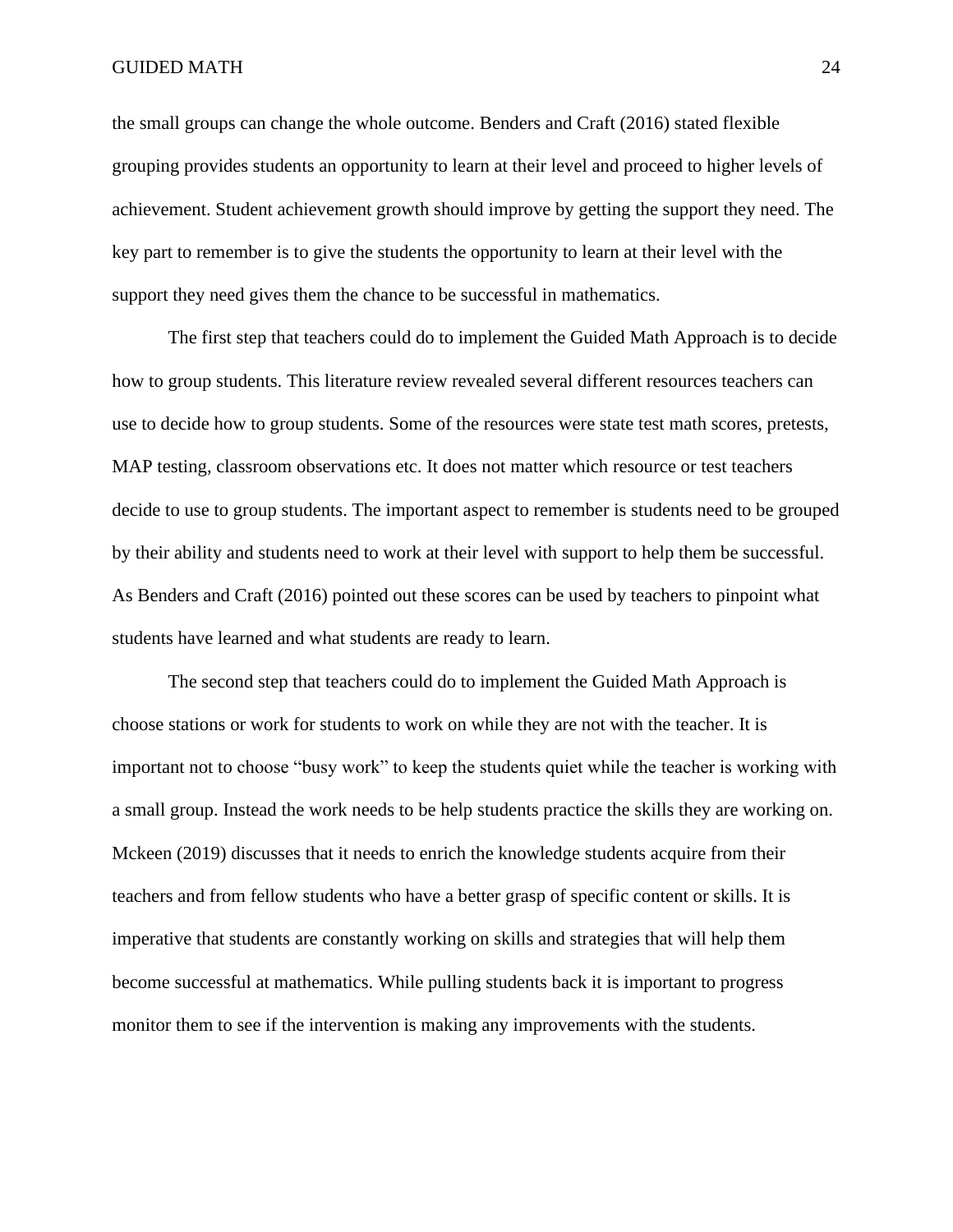The third and final step teachers could do to implement the Guided Reading Approach is to use the data to guided instruction. Benders and Craft (2016) say that interventions should be guided by data to identify a student's strengths and weaknesses. Flexible small grouping in mathematics, also known as Guided Math, is a data-driven intervention that matches a student's readiness level for learning with the appropriate instructional strategy, delivering the right content at the right pace. Whether it is weekly or daily teachers need have formative assessments to collect data. Teachers could take their data to the other grade level teachers they are working with to make decisions. This would also teachers to share idea and strategies or skills they have used that have been successful in their classrooms.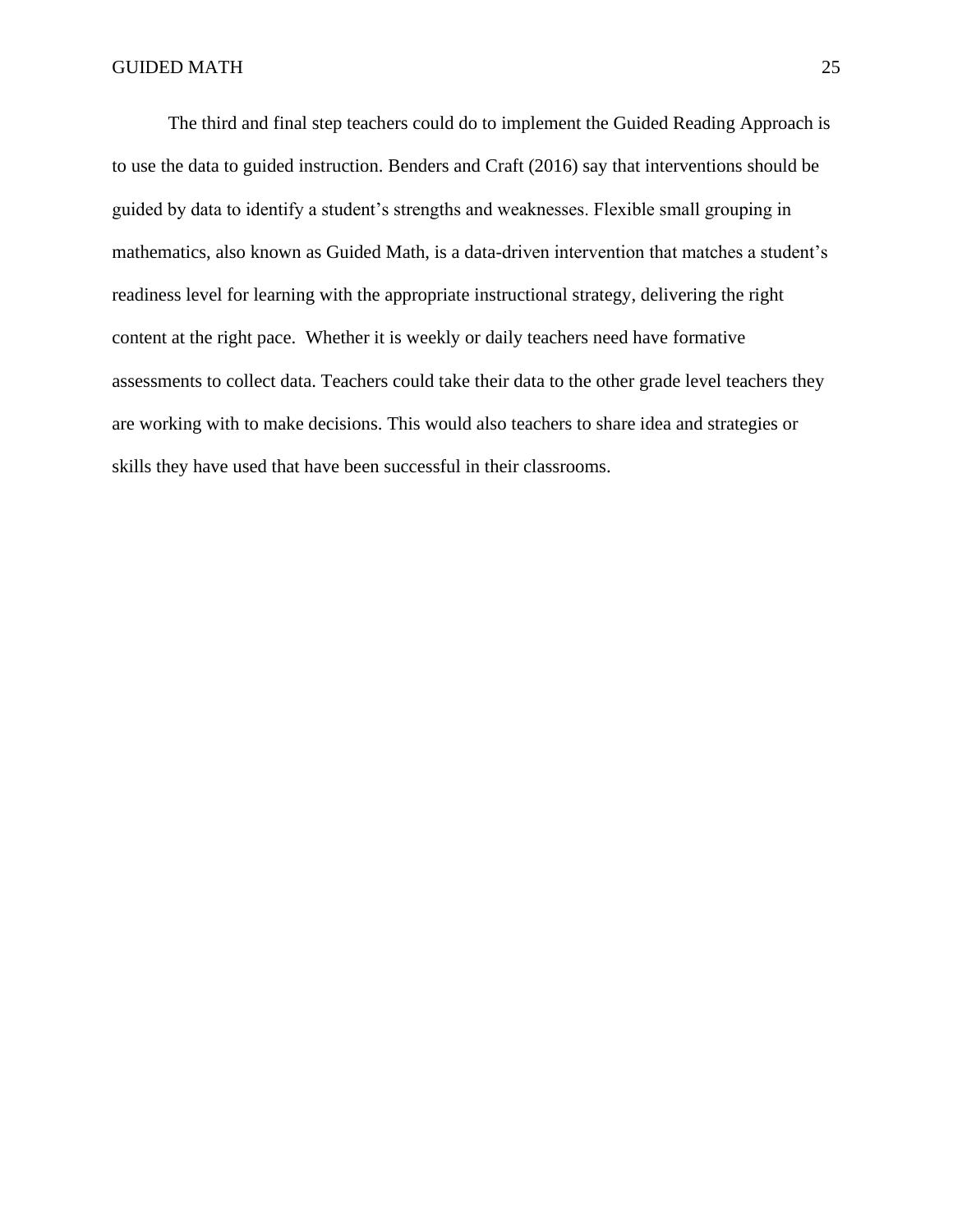#### **Conclusion**

As Mutlu (2019) says the level of mathematical knowledge and skills directly influence the quality standards of our individual and social life. This literature review reveals there are many different ways to implement small groups in the classroom to increase student achievement and confidence in mathematics. The research in this literature review has proven that pulling students in flexible small groups based on their abilities to significantly impact students' math achievement and allow them to gain confidence in mathematics.

The future research done on increasing math achievement within flexible small groups needs to be focused and implemented in multiple schools, variety of grades, and with students at different ranges of academic levels. Another important component when conducting further research is when seeking the most effect flexible small group strategies to increase student math achievement, also measure how well students are able to complete the skill on their own with no support. The goal of flexible small groups is for students to learn strategies to use on their own after they receive the support needed. Another goal is for students to no longer need intervention to support their math needs. Bender and Craft (2016) stated early intervention programs designed to target early mathematical skills in the primary grades can have positive effect on children's achievement throughout their educational career.

It is important for teachers or staff members, that work with students are taught math strategies to help the students be successful. Even involving the parents will be beneficial for the students. Teachers can send home math information or have informational meetings to teach parents the strategies their child is using in school. Teachers, staff members, and parents need to work together as a team. Everyone works together as a team, that is when the biggest impact will be made.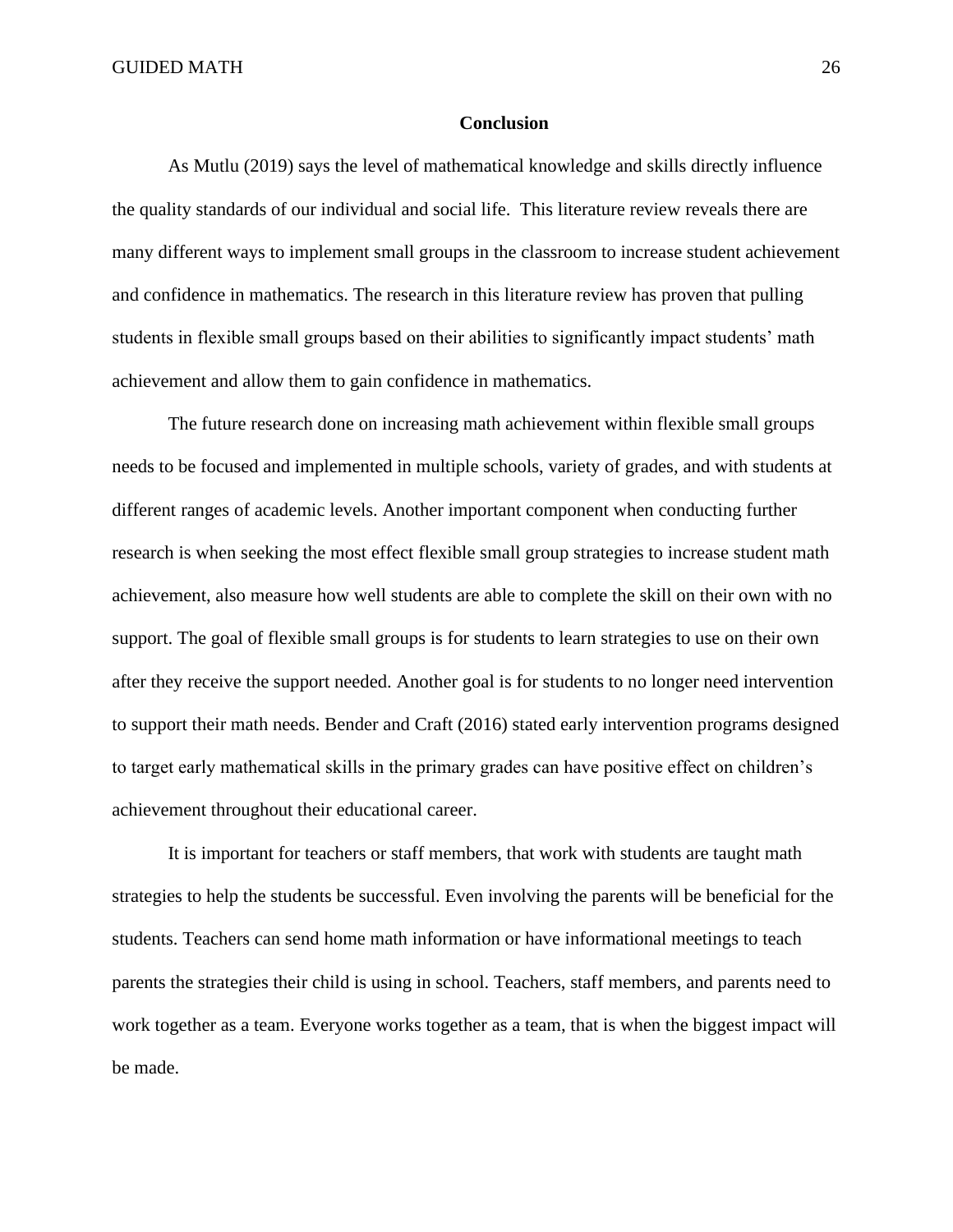Even though there have be multiple studies done to see if guided math is an effective intervention program to increase math achievement, there is still a lot of research that needs to be done to determine the most effective math intervention to be determined. It is important to remember the students learn in many different ways. Mckeen (2019) discusses one of the biggest challenges faced in desegregated and non-tracked classrooms has always been effectively meeting the needs of diverse student populations. Teachers must be prepared to help students be successful no matter what level they are at. This means teachers need to be constantly researching to find more strategies to meet the needs of all students.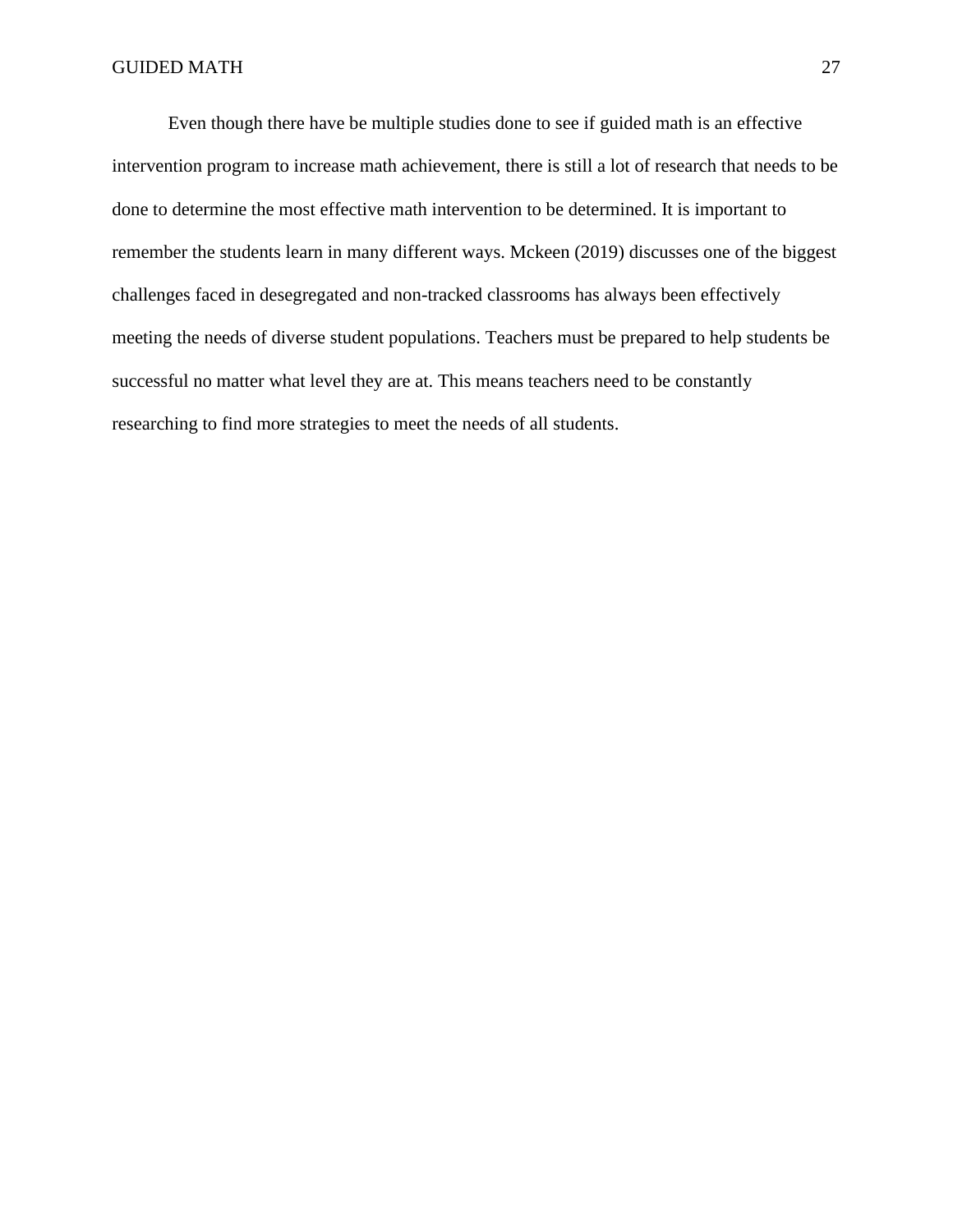#### References

- Alvi, E., & Nausheen, M. (2019, April). Examining grade 9 students' engagement in mathematical problem-solving (MPS) when working as individuals and in a small group settings. *Bulletin of Education and Research*, *41*(1), 163-184. Retrieved from [https://eric.ed.gov/?q=examining+grade+9&pr=on&ft=on&id=EJ1217919](about:blank)
- Benders, D., Craft, T. (2016). The effect of flexible small groups on math achievement in first grade. *Networks: An Online Journal for Teacher Research*, *18*(1), 1–9. Retrieved from [https://eric.ed.gov/?q=The+effect+of+flexible+small+groups+in+math+&id=EJ1152264](about:blank)
- Cohen, E. G. (1994). Restructuring the classroom: Conditions for productive small groups. *American Educational Research Association*, *64*(1), 1–35. Retrieved from [https://www.jstor.org/stable/1170744?Search=yes&resultItemClick=true&searchText=Re](about:blank) [structuring&searchText=the&searchText=classroom&searchUri=/action/doBasicSearch?](about:blank) [Query=Restructuring+the+classroom%3A&acc=off&wc=on&fc=off&group=none&ab\\_s](about:blank) [egments=0/basic\\_SYC-](about:blank)

[5152/control&refreqid=search:c26bcbe919dd6152550df3884de4daac&seq=1](about:blank)

- Choi, J., & Walters, A. (2018, December). Exploring the impact of small-group synchronous discourse sessions in online math learning. *Online Learning Journal,* 22 (4), 48-64. Retrieved from [https://eric.ed.gov/?q=Exploring+the+impact+of+small](about:blank)[group&pr=on&ft=on&id=EJ1202373](about:blank)
- Enu, J., Danso, P. A., & Awortwe, P. K. (2015). Effect of group size on students' mathematics achievement in small group settings. *Journal of Education and Practice*, *6*(1), 119–122. Retrieved from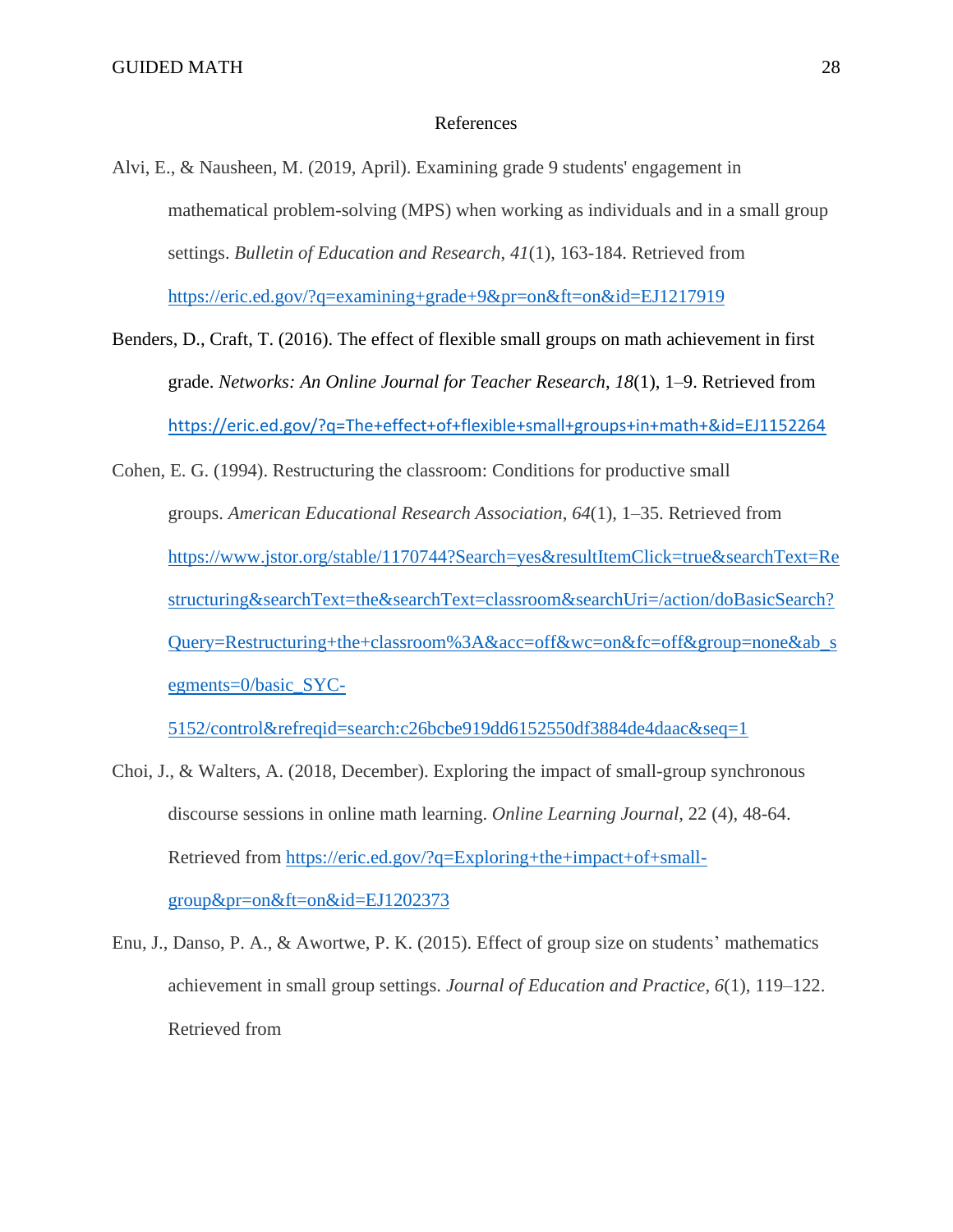- [https://eric.ed.gov/?q=flexible+small+groups+in+mathematics&pr=on&ft=on&id=EJ108](about:blank) [3771](about:blank)
- Furner, J. M. (2017, August 30). Teachers and counselors: Building math confidence in schools. *European Journal of STEM Education,* 2(2), 2-9. Retrieved from [https://eric.ed.gov/?q=Teachers+and+counselors:+building+math++&pr=on&ft=on&id=](about:blank) [EJ1167502](about:blank)
- Gaffner, J., Johnson, K., Torres-Elias, A., & Dryden , L. (2014). Guided reading in first-fourth grade: Theory to practice. *Texas Journal of Literacy Education,* 2(2), 117-125. Retrieved from [https://eric.ed.gov/?q=guided+reading+in+first-](about:blank)

[fourth&pr=on&ft=on&id=EJ1110820](about:blank)

- Ganley, C. M., Schoen, R. C., LaVenia, M., & Tazaz, A. M. (2018, November 30). Construct validation of the math anxiety scale for teachers. *AREA Open*, 5(1), 1-16. Retrieved from [https://eric.ed.gov/?q=math+&pr=on&ft=on&id=EJ1210489](about:blank)
- Hunter, R., & Anthony, G. (2014, July 15). Small Group Interactions: Opportunities for Mathematical Learning. *Psychology of Mathematics Education, 3*(1), 361-368. Retrieved from [https://eric.ed.gov/?q=Small+group+interactions:&pr=on&ft=on&id=ED599844](about:blank)
- Hurlbut, A. R., & Tunks, J. (2018, December). Elementary pre-service teacher knowledge and transfer of mathematics intervention practices. *New Waves Educational Research & Development,* 21(2), 1-25. Retrieved from [https://eric.ed.gov/?q=elementary+pre](about:blank)[service+teacher+knowledge&pr=on&ft=on&id=EJ1211291](about:blank)
- Makumbila, M. P., & Rowland, C. B. (2016). Improving South African third graders' reading skills: Lessons learnt from the use of guided reading approach. *South African Journal of Childhood Education*, *6*(1), 1–8. Retrieved from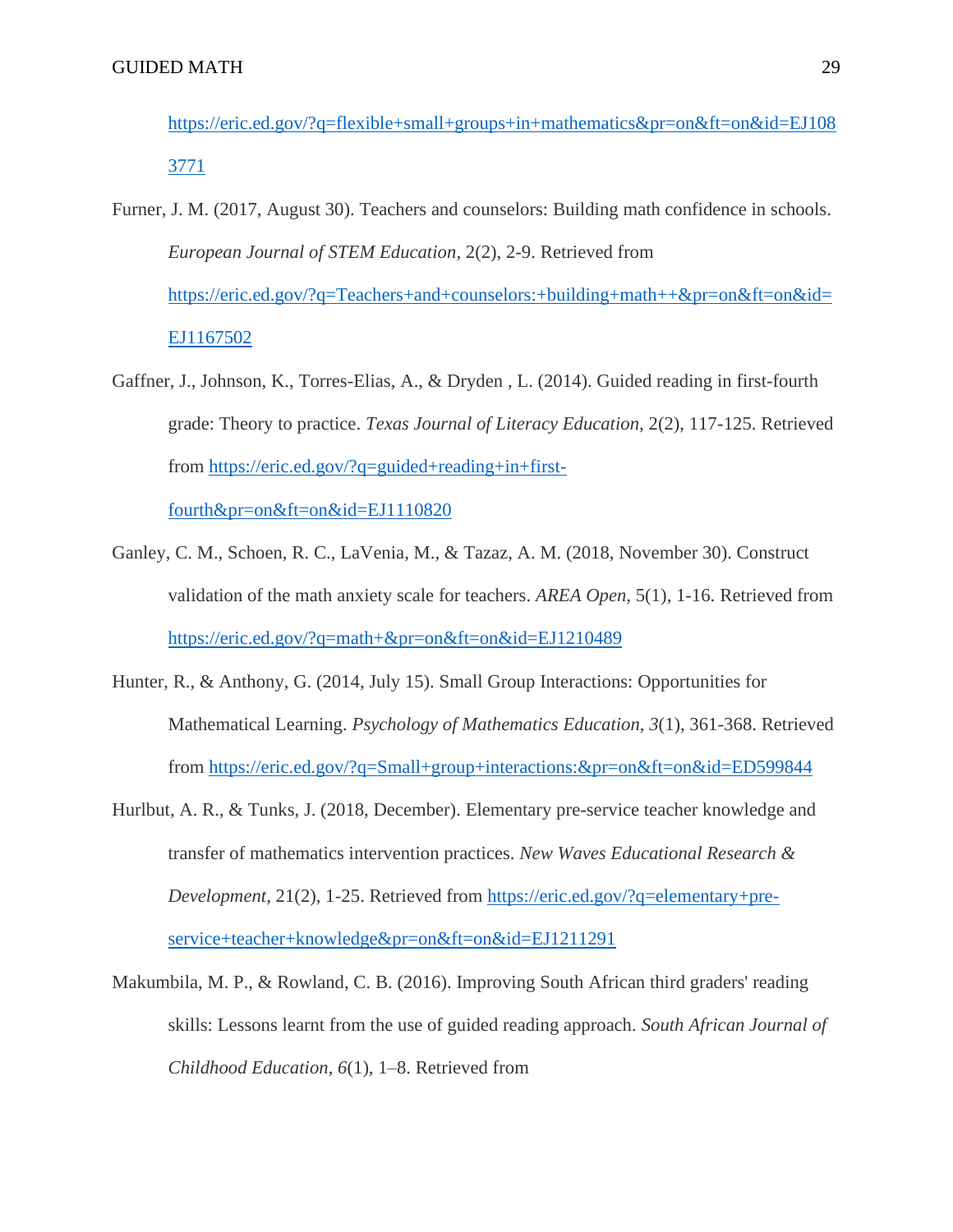- [https://eric.ed.gov/?q=Guided+Reading+improving+reading+&pr=on&ft=on&id=EJ1187](about:blank) [098](about:blank)
- McKeen, H. (2019). The impact of grade level flexible grouping on math achievement scores. *Georgia Educational Researcher,* 16(1), 46-62. Retrieved from [https://eric.ed.gov/?q=The+impact+of+grade+level+flexible&pr=on&ft=on&id=EJ12060](about:blank) [47](about:blank)
- Morgan, C., & Sfard, A. (2016). Studying the evolution of school mathematics as a change in discourse. *Research in Mathematics Education*, *18*(2), 89–91. Retrieved from [https://www.tandfonline.com/doi/full/10.1080/14794802.2016.1182063?scroll=top&need](about:blank) [Access=true](about:blank)
- Mutlu, Y. (2019, May 31). Math anxiety in students with and without math learning difficulties. *International Electronic Journal of Elementary Education, 11*(5), 471-475. Retrieved from [https://eric.ed.gov/?q=Math+anxiety+in+students+&pr=on&ft=on&id=EJ1222170](about:blank)
- Ozkal, N. (2019, May 10). Relationships between self-efficacy beliefs, engagement and academic performance in math lessons. *Cyproit Journal of Educational Sciences, 14*(2), 190-200. Retrieved from

[https://eric.ed.gov/?q=relationships+between+self+efficacy+beliefs&pr=on&ft=on&id=E](about:blank) [J1222103](about:blank)

Ramirez, G., Yang Hooper, S., Kersting, N. B., Ferguson, R., & Yeager, D. (2017, November 30). Teacher math anxiety relates to adolescent students' math achievement. *AREA Open, 4*(1), 1-13. Retrieved from

[https://eric.ed.gov/?q=teacher+math+anxiety&pr=on&ft=on&id=EJ1194178](about:blank)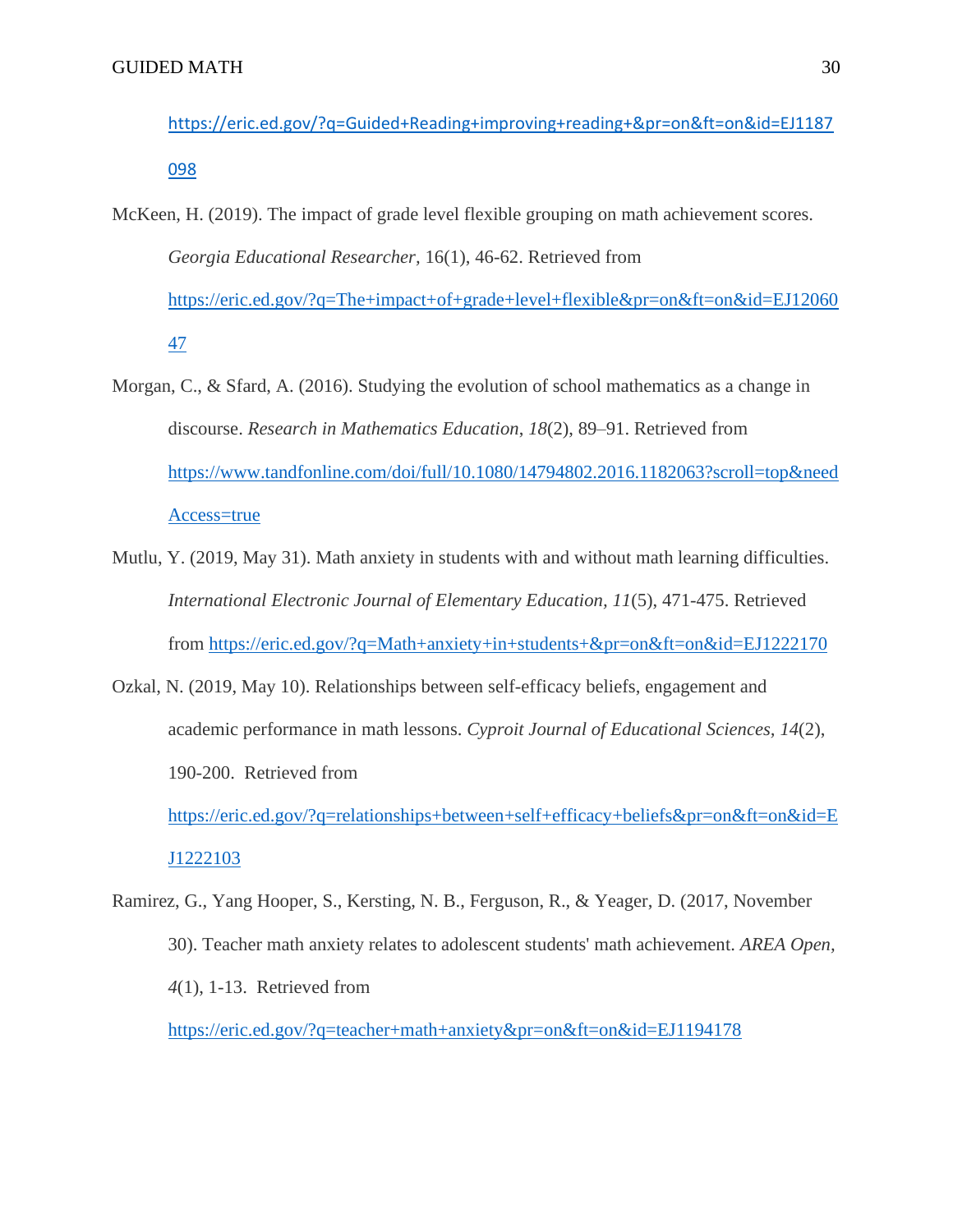Riyanto, B., & Ilma Indra Putri, R. (2019, September). Senior high school mathematics learning through mathematics modeling approach. *Journal on Mathematics Education*, *10*(3), 425- 444. Retrieved from

[https://eric.ed.gov/?q=senior+high+school+mathematics&pr=on&ft=on&id=EJ1229897](about:blank)

- Ruff, S. E., & Boes, S. R. (2014, November). The sum of all fears: The effects of math anxiety on math achievement in fifth grade students and the implications for school counselors. *Georgia School Counselors Association Journal, 21*(1), 1-10. Retrieved from [https://eric.ed.gov/?q=the+sum+of+all+fears&pr=on&ft=on&id=EJ1084441](about:blank)
- Sanders, S., Nielsen, W., Sandison, C., & Forrester, T. (2019, March 22). Maths anxious preservice teachers' perspectives of "doing" mathematics in a whiteboard room. *Mathematics Teacher Education and Development*, *21*(1), 145-168. Retrieved from [https://eric.ed.gov/?q=Maths+anxious+pre--](about:blank)

[service+teachers'&pr=on&ft=on&id=EJ1216041](about:blank)

Schaffer, L. M., & Schirmer, B. R. (20010). The guided reading approach: A practical method to address diverse needs in the classroom. *Odyssey: New Directions in Deaf Education*, *11*(1), 40-43. Retrieved from

[https://eric.ed.gov/?q=guided+reading+approach&pr=on&ft=on&id=EJ903033](about:blank)

Van der Sandt, S., & O'Brien, S. (2017). Impact of instructor teaching style and content course on mathematics anxiety of preservice teachers. *Journal of Technology Education, 29*(1), 95-111. Retrieved from

[https://eric.ed.gov/?q=Impact+of+instructor+teaching+style+and+&pr=on&ft=on&id=EJ](about:blank) [1164686](about:blank)